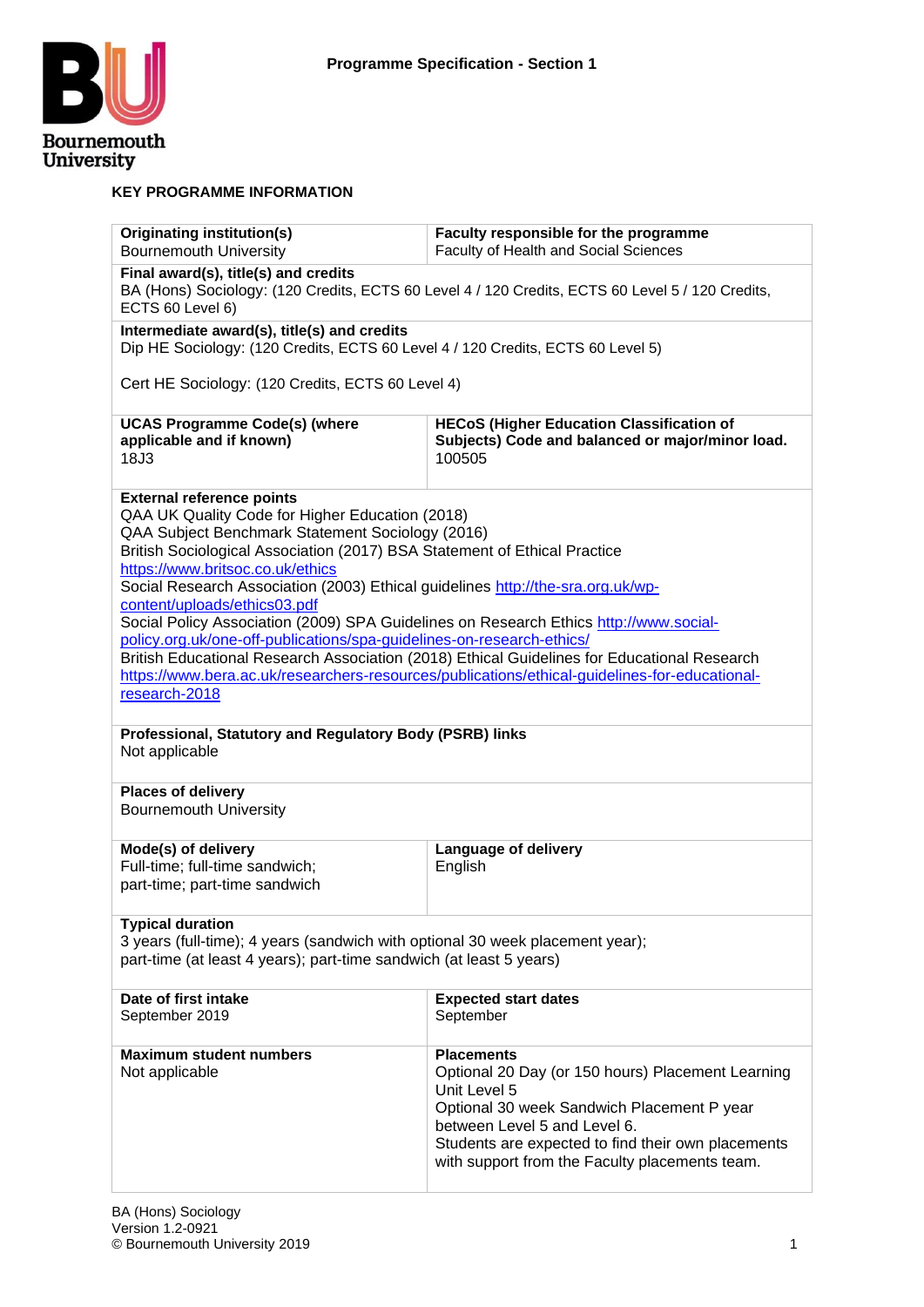| Partner(s)<br>Not applicable                                                                                                                                                                        | <b>Partnership model</b><br>Not applicable |  |  |  |  |
|-----------------------------------------------------------------------------------------------------------------------------------------------------------------------------------------------------|--------------------------------------------|--|--|--|--|
| Date of this Programme Specification<br>January 2021                                                                                                                                                |                                            |  |  |  |  |
| <b>Version number</b><br>$V1.2 - 0921$                                                                                                                                                              |                                            |  |  |  |  |
| Approval, review or modification reference numbers<br>E20181935<br>FHSS 2021 05, approved 20/01/2021. Previously version 1.0-0920<br>FHSS 2122 02, approved 19/11/2021. Previously version 1.1-0921 |                                            |  |  |  |  |
| Author<br><b>Sid Carter</b>                                                                                                                                                                         |                                            |  |  |  |  |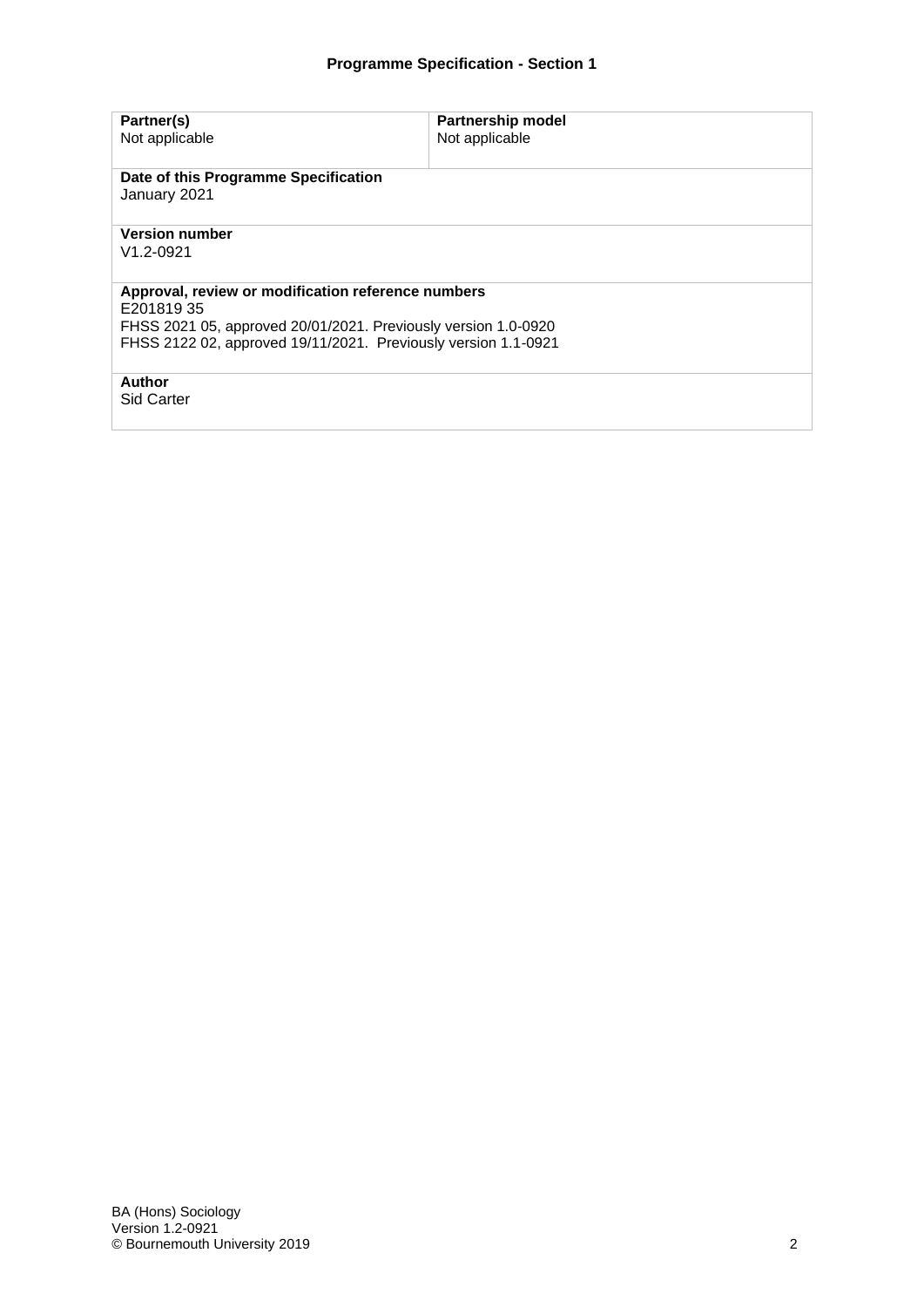# **PROGRAMME STRUCTURE**

| <b>Programme Award and Title: BA (Hons) Sociology</b>                                                                                        |                        |                                                                               |           |      |                                            |                                      |                               |                                     |
|----------------------------------------------------------------------------------------------------------------------------------------------|------------------------|-------------------------------------------------------------------------------|-----------|------|--------------------------------------------|--------------------------------------|-------------------------------|-------------------------------------|
| Year 1/Level 4                                                                                                                               |                        |                                                                               |           |      |                                            |                                      |                               |                                     |
| Students are required to complete all 6 core units                                                                                           |                        |                                                                               |           |      |                                            |                                      |                               |                                     |
| <b>Unit Name</b>                                                                                                                             | Core/<br><b>Option</b> | No. of<br><b>Assessment</b><br><b>Credits</b><br><b>Element</b><br>Weightings |           |      | <b>Expected</b><br><b>Contact</b><br>hours | <b>Unit</b><br><b>Version</b><br>No. | <b>HECoS</b><br>Code<br>(plus |                                     |
|                                                                                                                                              |                        |                                                                               | Exam<br>1 | Cwk  | Cwk<br>$\mathbf{2}$                        | per unit                             |                               | balanced or<br>major/minor<br>load) |
| Introduction to Social Theory                                                                                                                | Core                   | 20                                                                            | 100%      |      |                                            | 30                                   | v3.0                          | 100628                              |
| Introduction to Social<br>Research                                                                                                           | Core                   | 20                                                                            |           | 100% |                                            | 30                                   | v3.0                          | 100505                              |
| Families and Kinship in<br><b>Contemporary Society</b>                                                                                       | Core                   | 20                                                                            | 60%       | 40%  |                                            | 30                                   | v3.0                          | 100505                              |
| <b>Understanding Communities</b>                                                                                                             | Core                   | 20                                                                            |           | 100% |                                            | 30                                   | V <sub>2.0</sub>              | 100619                              |
| Social Inequality and<br>Exclusion                                                                                                           | Core                   | 20                                                                            |           | 100% |                                            | 30                                   | v3.0                          | 100505                              |
| Histories of Social Policy and<br>Social Welfare                                                                                             | Core                   | 20                                                                            |           | 100% |                                            | 30                                   | v3.0                          | 100629                              |
| Progression requirements: Requires 120 credits at level 4<br><b>Exit qualification:</b> Cert HE Sociology (requires 120 credits at Level 4). |                        |                                                                               |           |      |                                            |                                      |                               |                                     |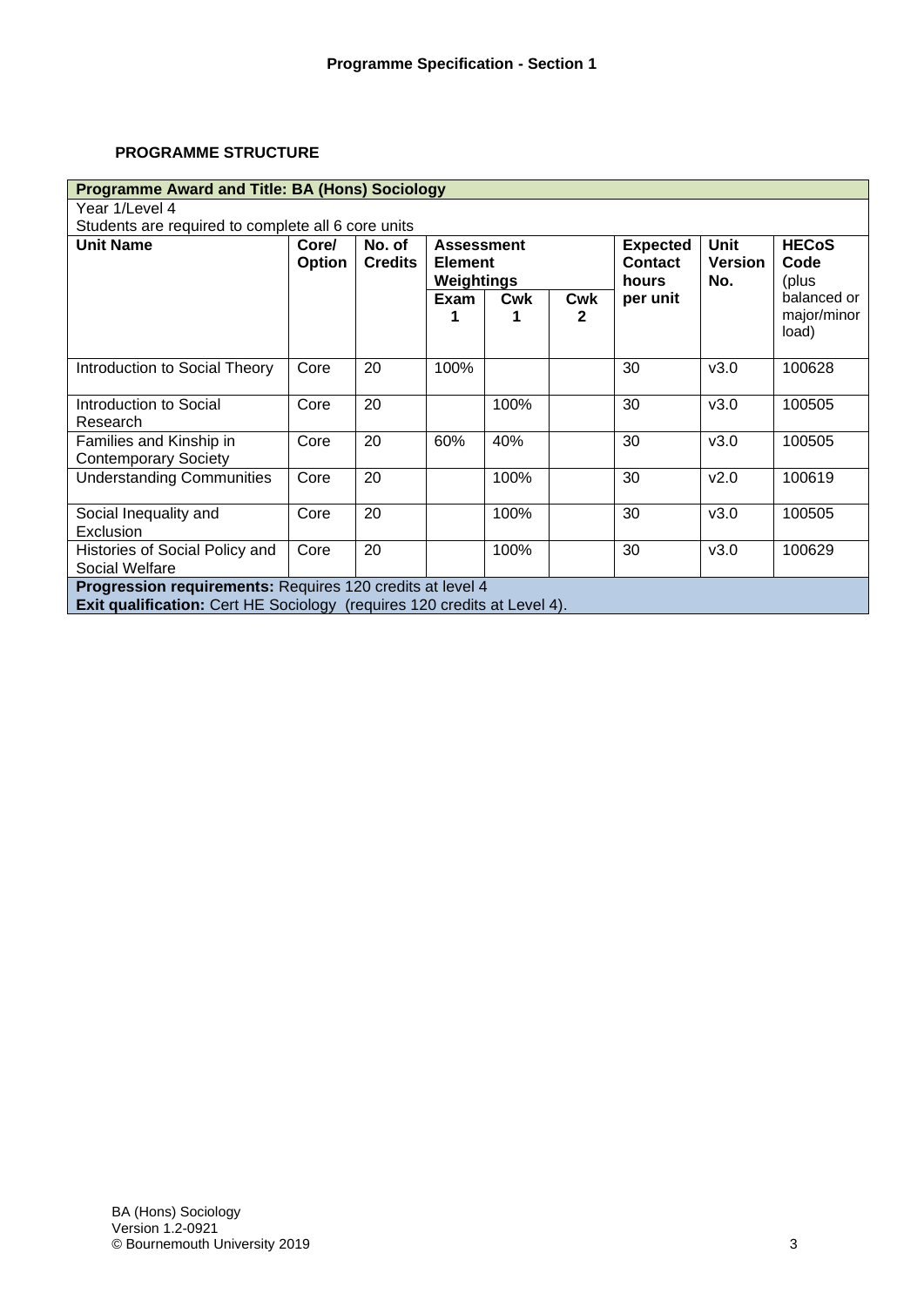Year 2/Level 5 Students are required to complete all 4 core units including either Quantitative Skills or Doing Ethnographic Research as a core unit, and choosing 2 option units. Option units will run if selected by a minimum of 10 students. Some combinations of optional units may not be available depending on the semester of delivery and timetable configurations.

| ana impliable cornigarations.           |                             |                          |                                                   |          |                                            |                                      |                                                       |        |
|-----------------------------------------|-----------------------------|--------------------------|---------------------------------------------------|----------|--------------------------------------------|--------------------------------------|-------------------------------------------------------|--------|
| <b>Unit Name</b>                        | Core/<br>Option             | No. of<br><b>Credits</b> | <b>Assessment</b><br><b>Element</b><br>Weightings |          | <b>Expected</b><br><b>Contact</b><br>hours | <b>Unit</b><br><b>Version</b><br>No. | <b>HECoS Code</b><br>(plus balanced<br>or major/minor |        |
|                                         |                             |                          | Exam<br>1                                         | Cwk<br>1 | <b>Cwk</b><br>$\mathbf{2}$                 | per unit                             |                                                       | load)  |
|                                         |                             |                          |                                                   |          |                                            |                                      |                                                       |        |
| <b>Qualitative Research Skills</b>      | Core                        | 20                       |                                                   | 100%     |                                            | 30                                   | v1.0                                                  | 100962 |
| <b>Contemporary Social Theory</b>       | Core                        | 20                       | 100%                                              |          |                                            | 30                                   | v1.0                                                  | 100628 |
| <b>Quantitative Skills</b>              | Core<br>or<br>option        | 20                       |                                                   | 100%     |                                            | 30                                   | v1.0                                                  | 100962 |
| Doing Ethnographic<br>Research          | Core<br><b>or</b><br>option | 20                       |                                                   | 100%     |                                            | 30                                   | v2.0                                                  | 100437 |
| <b>Understanding Globalisation</b>      | Core                        | 20                       |                                                   | 30%      | 70%                                        | 30                                   | v3.0                                                  | 100505 |
| Crime, Health and Society               | Option                      | 20                       |                                                   | 100%     |                                            | 30                                   | v2.0                                                  | 100619 |
| Impact of Crime                         | Option                      | $\overline{20}$          |                                                   | 100%     |                                            | 30                                   | v2.0                                                  | 101405 |
| Placement Learning unit                 | Option                      | 20                       |                                                   | 100%     |                                            | 20 days<br>or 150<br>hours           | v2.0                                                  | 100619 |
| <b>Understanding Cultures</b>           | Option                      | 20                       |                                                   | 100%     |                                            | 30                                   | v2.0                                                  | 100437 |
| Growing Up and Growing Old              | Option                      | 20                       |                                                   | 50%      | 50%                                        | 30                                   | v3.0                                                  | 100437 |
| Ethnographies of Crime and<br>Policing  | Option                      | 20                       |                                                   | 100%     |                                            | 30                                   | v2.0                                                  | 100484 |
| Human Trafficking and<br>Criminality    | Option                      | 20                       |                                                   | 40%      | 60%                                        | 30                                   | v2.0                                                  | 100484 |
| Youth Crime, Gangs and On-<br>road Life | Option                      | 20                       |                                                   | 100%     |                                            | 30                                   | V1.0                                                  | 100484 |

**Progression requirements:** Requires 120 credits at Level 5

**Exit qualification:** Dip HE Sociology (requires 120 credits at Level 4 and 120 credits at Level 5). **Optional placement year in industry/business**

**Progression requirements:** Satisfactory completion of a minimum 30-week placement in industry/business. Students who do not choose to undertake the optional sandwich placement may progress directly from Level 5 to Level 6.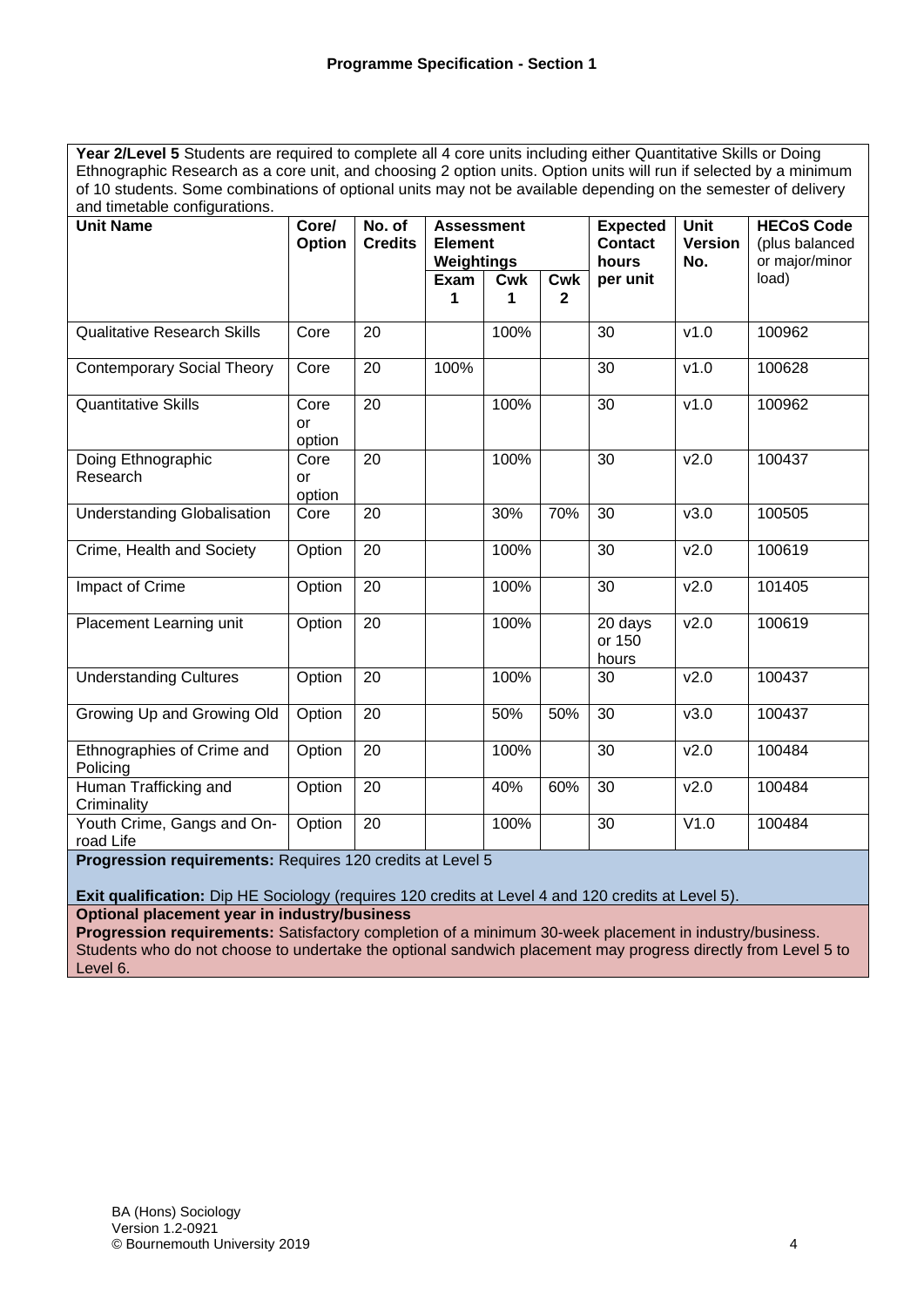Year 3/Level 6 Students are required to complete all 3 core units (Dissertation unit equivalent to 40 credits) and choose 2 option units. Option units will run if selected by a minimum of 10 students. Some combinations of optional units may not be available depending on the semester of delivery and timetable configurations.

| ooringarauono.<br><b>Unit Name</b>                             | Core/<br>Option | No. of<br><b>Credits</b> | <b>Assessment</b><br><b>Element</b><br>Weightings |                 |                     | <b>Expected</b><br><b>Contact</b><br>hours per | <b>Unit</b><br><b>Version</b><br>No. | <b>HECoS</b><br>Code<br>(plus       |
|----------------------------------------------------------------|-----------------|--------------------------|---------------------------------------------------|-----------------|---------------------|------------------------------------------------|--------------------------------------|-------------------------------------|
|                                                                |                 |                          | Exam<br>1                                         | <b>Cwk</b><br>1 | Cwk<br>$\mathbf{2}$ | unit                                           |                                      | balanced or<br>major/minor<br>load) |
| <b>Dissertation</b>                                            | Core            | 40                       |                                                   | 100%            |                     | 20                                             | v4.0                                 | 100962                              |
| Terrorism, Protection<br>and Society                           | Core            | 20                       |                                                   | 100%            |                     | 30                                             | v3.0                                 | 100629                              |
| Politics and Ideology                                          | Core            | 20                       |                                                   | 100%            |                     | 30                                             | v2.0                                 | 100629                              |
| Seekers, Believers<br>and Iconoclasts:<br>Sociology of Thought | Option          | 20                       |                                                   | 100%            |                     | 30                                             | v2.0                                 | 100505                              |
| 'Troubling' Gender                                             | Option          | 20                       |                                                   | 100%            |                     | 30                                             | v3.0                                 | 100505                              |
| Anthropology of<br>International<br>Intervention               | Option          | 20                       |                                                   | 100%            |                     | 30                                             | v2.0                                 | 100437                              |
| <b>Crime and Criminal</b><br>Justice in the 21st<br>Century    | Option          | $\overline{20}$          |                                                   | 60%             | 40%                 | $\overline{30}$                                | v2.0                                 | 100484                              |
| Criminology of<br>Organisations                                | Option          | 20                       |                                                   | 100%            |                     | 30                                             | v1.0                                 | 100484                              |
| Intersectional<br>Criminology                                  | Option          | 20                       |                                                   | 100%            |                     | 30                                             | v2.0                                 | 100484                              |
| The Sociology of<br>Health and Illness                         | Option          | 20                       |                                                   | 100%            |                     | 30                                             | V1.0                                 | 100619                              |
| Drugs, Crime &<br>Society                                      | Option          | 20                       |                                                   | 100%            |                     | 30                                             | v1.0                                 | 100484                              |
| <b>Exit qualification: BA (Hons) Sociology</b>                 |                 |                          |                                                   |                 |                     |                                                |                                      |                                     |

**Sandwich UG award:** Requires 120 credits at Level 4, 120 credits at Level 5, 120 credits at Level 6 and successful completion of a placement year.

**Full-time UG award:**Requires 120 credits at Level 4, 120 credits at Level 5, and 120 credits at Level 6.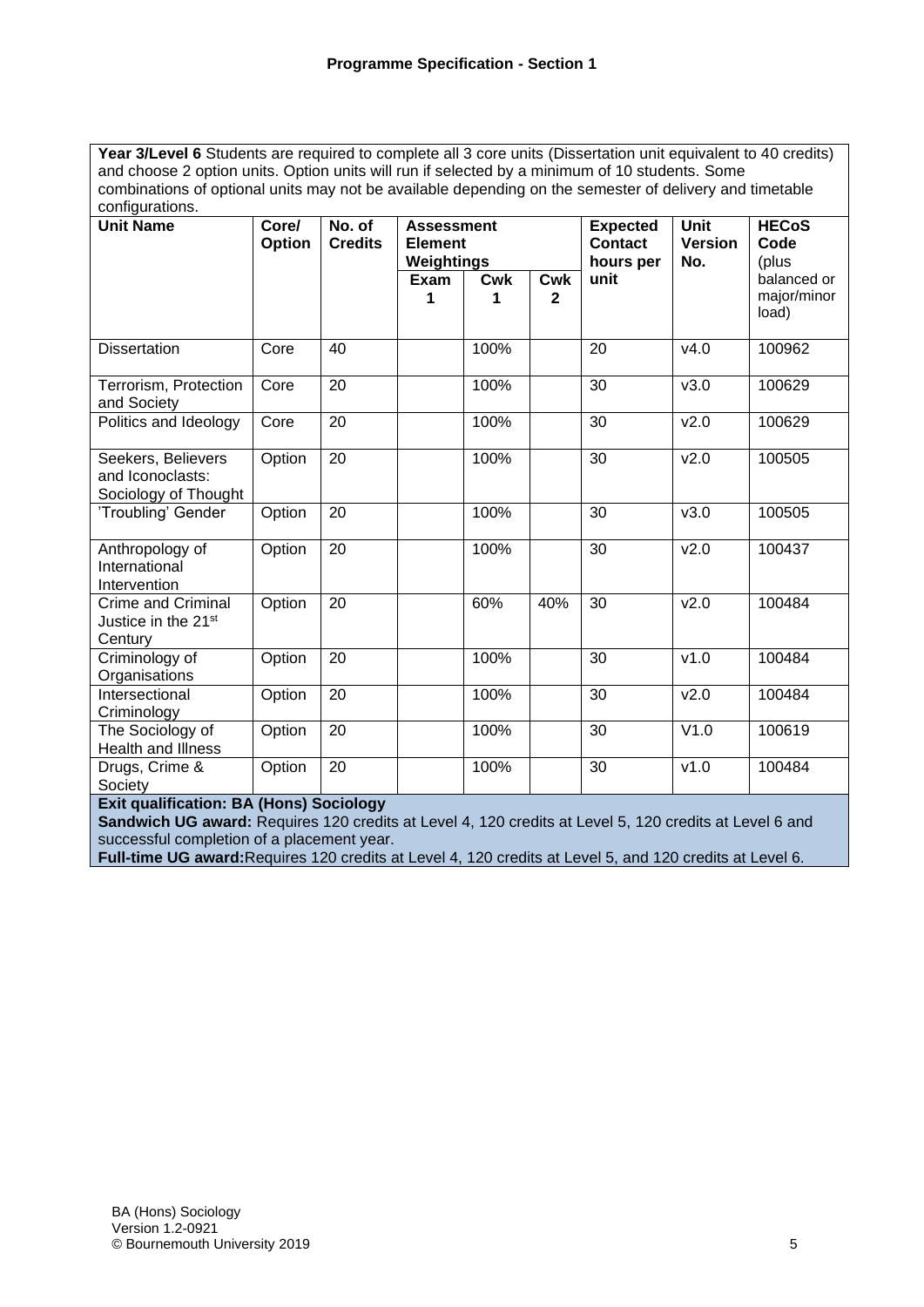# **AIMS OF THE DOCUMENT**

The aims of this document are to:

- define the structure of the programme;
- specify the programme award titles:
- identify programme and level learning outcomes;
- articulate the regulations governing the awards defined within the document.

# **AIMS OF THE PROGRAMME**

## **Academic and Professional Contexts**

Sociology is viewed as a popular discipline for undergraduates, holding strong social relevance to contemporary society, in terms of changing demographics and issues relating to globalisation and migration. Sociology seeks to address the need for a clear understanding of society and social processes to address the problems of late modernity.

QAA subject benchmarks for honours degrees in the academic discipline of sociology have informed the design of this programme. Students undertaking the BU programme benefit from an opportunity to develop specialist knowledge of diversity, social processes and social change, from a sociological perspective. Graduates are equipped with communication skills, along with analytical and research skills that are increasingly necessary for professional work. Studying this degree gives students a chance to seek employment in local and national government departments, education, the corporate sector together with higher study and professional study for social work, alongside providing 'graduateness' in a key area for the contemporary world and for the global citizen required within it.

# **Programme Aims**

Drawing on the QAA Code for HE and Subject Benchmarks, the programme aims to develop challenging, questioning and adaptable graduates, who:

- Demonstrate critical knowledge and a systematic understanding of key contexts, concepts and theoretical approaches in sociology
- Demonstrate critical awareness and understanding of social and cultural diversity, inequalities and social exclusion
- Provide and apply a coherent understanding of social processes underpinning social change
- Develop a critical understanding of comparative social analysis using appropriate social research methodologies
- Display independence of thought, as well as critical, analytical and synoptic skills sufficient to pursue further postgraduate study in sociology and cognate disciplines, or careers in a range of areas.

# **ALIGNMENT WITH THE UNIVERSITY'S STRATEGIC PLAN**

The BA (Hons) Sociology programme aligns with BU 2025's distinctive approach to fusion, inspiring learning, advancing knowledge, and enriching society. The programme is designed to improve and enhance departmental education and research excellence, providing our students with an outstanding education and research experience, and preparing them for work in a range of professions, through the academic and applied study of sociology. The focus on active research engagement underpinning the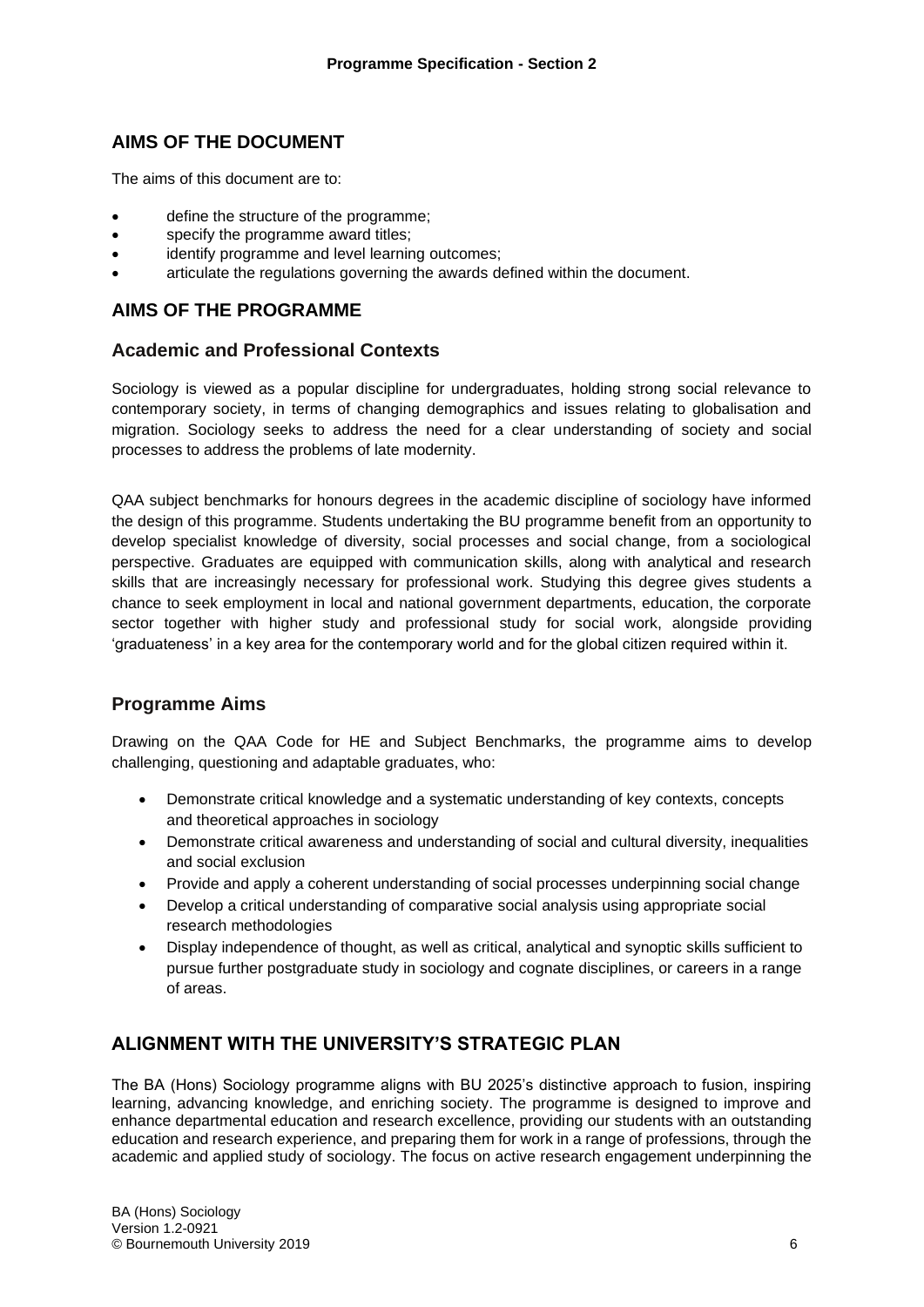educational philosophy of our programmes is designed to attract high quality learners. The fusion approach will foster relationships with social oriented agencies in the region and abroad.

In order to achieve BU 2025's strategic plan to ensure academic sustainability and consistent high quality, the Department of Social Sciences and Social Work delivers all its social science programmes as part of an integrated suite which ensures that in addition to providing students with a sound basis in their disciplines of choice, also introduces them to a broad social scientific perspective. Students are able to choose optional units in their own discipline or those of other disciplines within the integrated suite.

# **LEARNING HOURS AND ASSESSMENT**

Bournemouth University taught programmes are composed of units of study, which are assigned a credit value indicating the amount of learning undertaken. The minimum credit value of a unit is normally 20 credits, above which credit values normally increase at 20-point intervals. 20 credits is the equivalent of 200 study hours required of the student, including lectures, seminars, assessment and independent study. 20 University credits are equivalent to 10 European Credit Transfer System (ECTS) credits.

The assessment workload for each unit considers the total time devoted to study, including the assessment workload (i.e. formative and summative assessment) and the taught elements and independent study workload (i.e. lectures, seminars, preparatory work, practical activities, reading, critical reflection).

Assessment per 20 credit unit should normally consist of 3,000 words or equivalent. Dissertations at Level 6 are distinct from other assessment types. The word count for these assignments is 5,000 words per 20 credits, recognising that undertaking an in-depth piece of original research as the capstone to a degree is pedagogically sound. The word count for the Dissertation unit is 10,000 words, equivalent to 40 credits,

Students who choose to undertake the sandwich placement will engage in a minimum of 30 weeks of full-time work-based learning between Levels 5 and 6. Sandwich students must pass the non-credit bearing placement portfolio assessment between Level 5 and Level 6 in order to graduate.

# **STAFF DELIVERING THE PROGRAMME**

Students will usually be taught by a combination of senior academic staff with others who have relevant expertise including – where appropriate according to the content of the unit – academic staff, qualified professional practitioners, demonstrators/technicians and research students.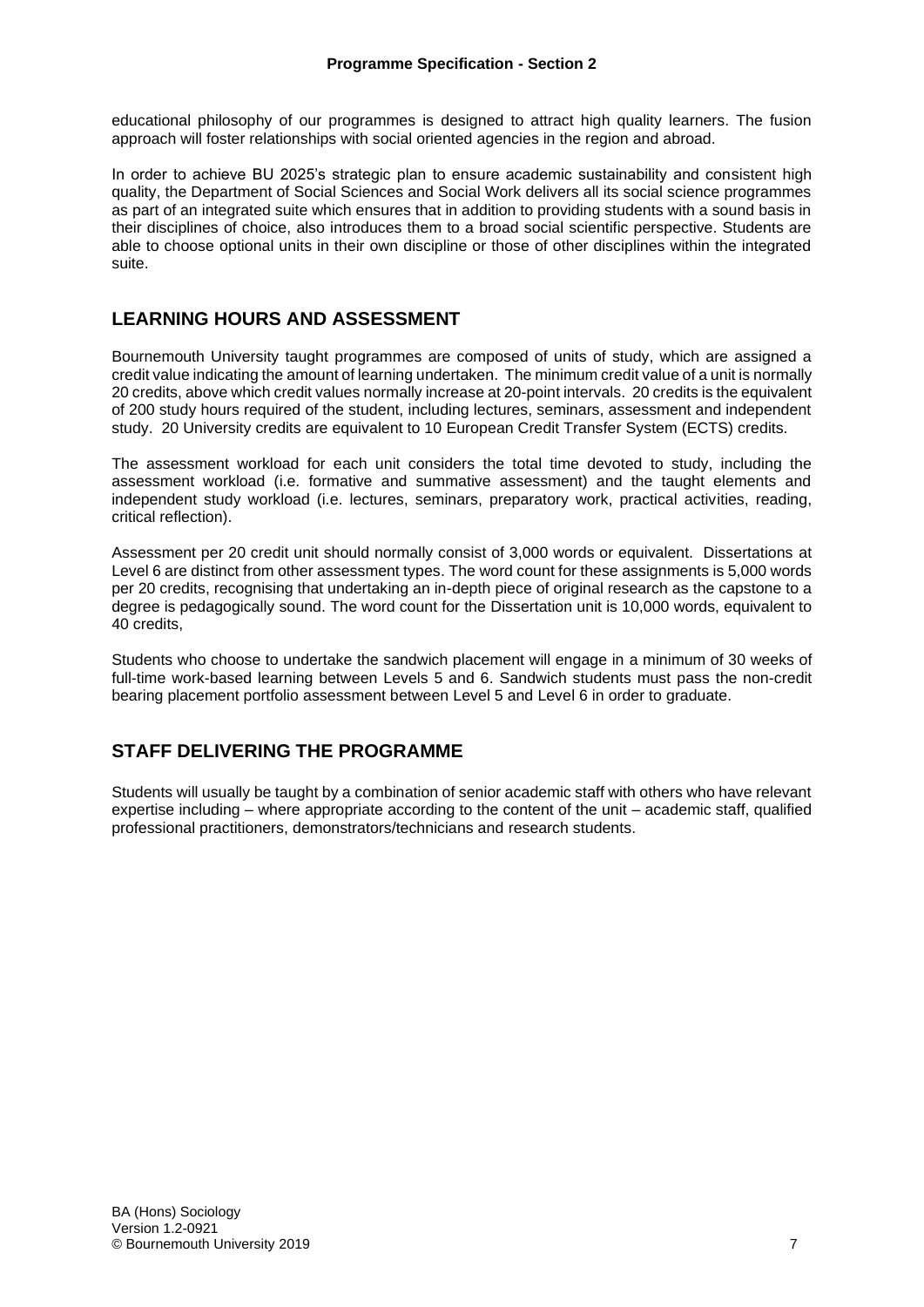# **INTENDED LEARNING OUTCOMES – AND HOW THE PROGRAMME ENABLES STUDENTS TO ACHIEVE AND DEMONSTRATE THE INTENDED LEARNING OUTCOMES**

# **PROGRAMME AND LEVEL 6 INTENDED PROGRAMME OUTCOMES**

|                | A: Subject knowledge and understanding                                                                                                      | The following learning and teaching and<br>assessment strategies and methods<br>enable students to achieve and to                                                 |
|----------------|---------------------------------------------------------------------------------------------------------------------------------------------|-------------------------------------------------------------------------------------------------------------------------------------------------------------------|
|                | This programme/level provides opportunities for students to<br>develop and demonstrate knowledge and understanding to:                      | demonstrate the programme/level<br>learning outcomes:                                                                                                             |
| A <sub>1</sub> | Demonstrate a broad and in-depth knowledge of a<br>range of key concepts and theoretical approaches in<br>sociology                         | Learning and teaching strategies and<br>methods (referring to numbered<br>Intended Learning Outcomes):                                                            |
| A2             | Provide a critical account of the social processes that<br>lead to social inequalities, social exclusion and conflict                       | lectures $(A1 - A4)$ ;<br>$\bullet$<br>$\bullet$                                                                                                                  |
| A3             | Analyse the nature of social relationships between<br>individuals, groups and social institutions and                                       | seminars $(A1 - A4)$ ;<br>directed reading (A1, A3);<br>$\bullet$                                                                                                 |
|                | processes underpinning social change and social<br>stability                                                                                | use of the VLE (A4, A5);<br>$\bullet$                                                                                                                             |
| A4             | Examine a range of research strategies and methods<br>to assess the appropriateness of their use, with a                                    | independent research (for<br>$\bullet$<br>dissertation) (A5).                                                                                                     |
|                | demonstrable critical, in-depth understanding of<br>research ethics                                                                         | Assessment strategies and methods<br>(referring to numbered Intended<br>Learning Outcomes):                                                                       |
| A5             | Analyse and articulate the distinctive nature<br>of<br>sociology as distinguished from other forms of<br>understanding                      | open book examinations (A3, A2);<br>$\bullet$                                                                                                                     |
|                |                                                                                                                                             | coursework essays (A2 - A4);<br>$\bullet$                                                                                                                         |
|                |                                                                                                                                             | dissertation (A5).<br>$\bullet$                                                                                                                                   |
|                | <b>B: Intellectual skills</b><br>This programme/level provides opportunities for students to:                                               | The following learning and teaching and<br>assessment strategies and methods<br>enable students to achieve and to<br>demonstrate the programme/level<br>outcomes: |
| <b>B1</b>      | Assess the merits of competing explanations of human<br>behaviour, social situations and events                                             | Learning and teaching strategies and<br>methods (referring to numbered<br>Intended Learning Outcomes):                                                            |
| <b>B2</b>      | Draw on evidence from a range of sources and<br>demonstrate an ability to analyse and synthesise them                                       | lectures (B1 - B4);<br>$\bullet$                                                                                                                                  |
| B <sub>3</sub> | informed<br>Construct<br>appropriate<br>sociologically<br>questions subjecting them to critical discussion                                  | seminars $(B1 - B4)$ ;<br>$\bullet$                                                                                                                               |
| B4             | Develop reasoned and articulate discussions based<br>on a range of scholarly sociological sources and using<br>a range of scholarly formats | directed reading $(B1 - B4)$ ;<br>$\bullet$<br>use of the VLE $(B2 - B4)$ ;<br>$\bullet$<br>independent research (for<br>$\bullet$<br>dissertation) (B1 - B4).    |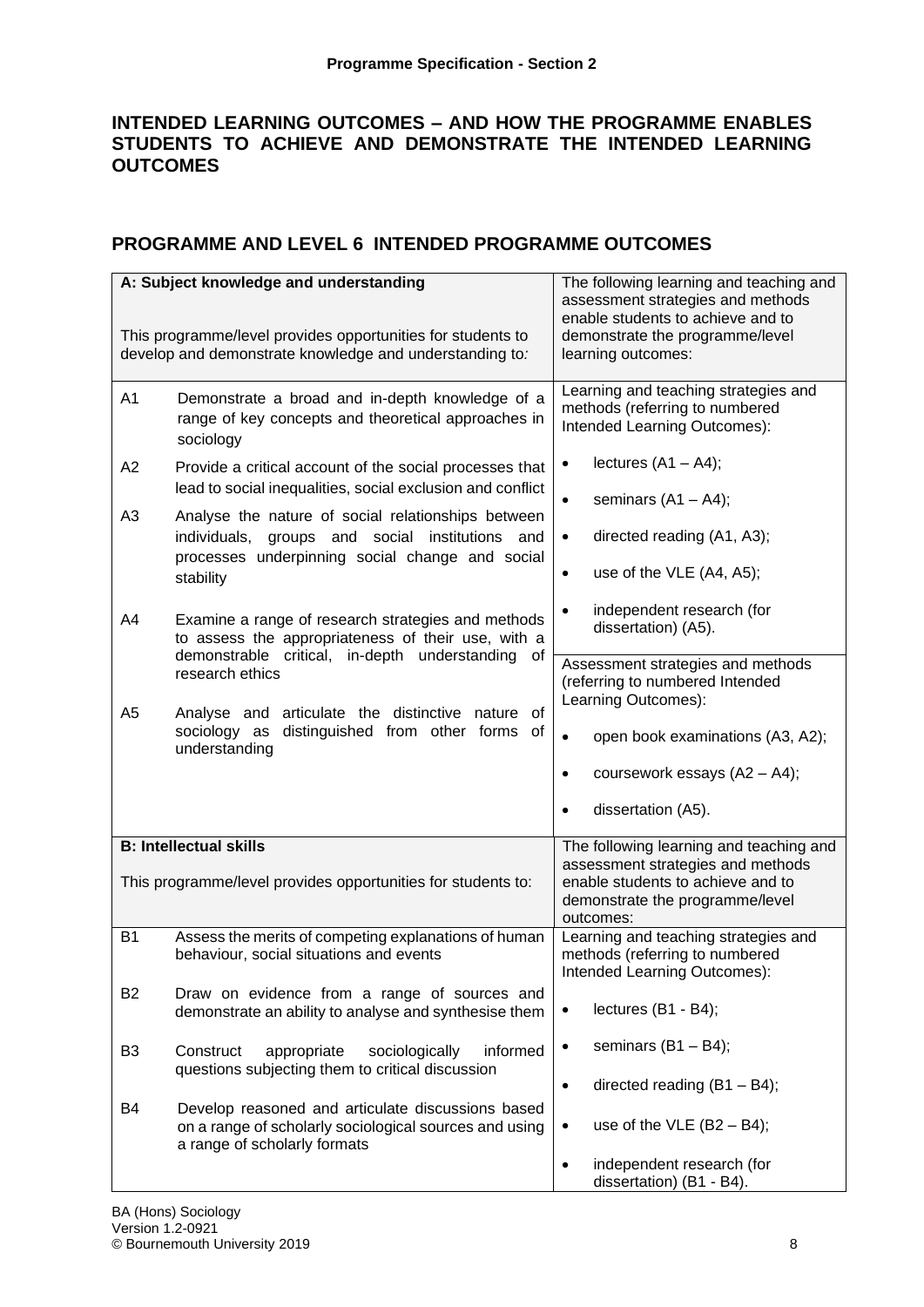|                |                                                                                                                                                       | Assessment strategies and methods<br>(referring to numbered Intended<br>Learning Outcomes):            |
|----------------|-------------------------------------------------------------------------------------------------------------------------------------------------------|--------------------------------------------------------------------------------------------------------|
|                |                                                                                                                                                       | open book examinations (B1- B4);<br>$\bullet$                                                          |
|                |                                                                                                                                                       | coursework essays (B1 - B4);<br>$\bullet$                                                              |
|                |                                                                                                                                                       | dissertation (B1 - B4).<br>$\bullet$                                                                   |
|                | <b>C: Practical skills</b>                                                                                                                            | The following learning and teaching and<br>assessment strategies and methods                           |
|                | This programme/level provides opportunities for students to:                                                                                          | enable students to achieve and to<br>demonstrate the programme/level<br>learning outcomes:             |
| C <sub>1</sub> | Construct & investigate appropriate sociologically<br>informed questions and explanations                                                             | Learning and teaching strategies and<br>methods (referring to numbered<br>Intended Learning Outcomes): |
| C <sub>2</sub> | Summarise<br>sociological<br>and<br>explain<br>empirical<br>research, including a critical assessment of the<br>methodological frameworks used        | lectures $(C1 - C3)$ ;<br>$\bullet$                                                                    |
| C <sub>3</sub> | Select and use appropriate research tools to engage                                                                                                   | coursework essays (C1 - C3, C5);<br>$\bullet$                                                          |
|                | in preliminary research. Identify and apply research<br>ethics appropriately                                                                          | independent research for empirical<br>$\bullet$<br>dissertation $(C1 - C2)$ ;                          |
| C <sub>4</sub> | Discuss sociological topics with appreciation of theory,<br>evidence and relevance to current debates and                                             | group exercises $(C3 - C5)$ .<br>$\bullet$                                                             |
| C <sub>5</sub> | present conclusions in a variety of sociological formats<br>Critically examine inequality and discrimination in                                       | Assessment strategies and methods<br>(referring to numbered Intended<br>Learning Outcomes):            |
|                | particular contexts and problem situations, such as<br>that of disability or in connection with terrorism, for                                        | open book examinations (C1, C4);<br>$\bullet$                                                          |
|                | example                                                                                                                                               | coursework essays (C1, C2, C3,<br>$\bullet$<br>$C5$ ;                                                  |
|                |                                                                                                                                                       | dissertation (C1, C2, C5).                                                                             |
|                | <b>D: Transferable skills</b>                                                                                                                         | The following learning and teaching and<br>assessment strategies and methods                           |
|                | This programme/level provides opportunities for students to:                                                                                          | enable students to achieve and to<br>demonstrate the programme/level<br>learning outcomes:             |
| D1             | Demonstrate independence of thought and analytical,<br>critical and synoptic skills                                                                   | Learning and teaching strategies and<br>methods (referring to numbered<br>Intended Learning Outcomes): |
| D <sub>2</sub> | Demonstrate scholarly skills, including the ability to<br>make a structured argument, reference the works of<br>others and assess a range of evidence | lectures $(D1 - D6)$ ;<br>$\bullet$                                                                    |
| D <sub>3</sub> |                                                                                                                                                       | seminars (D1-D6);<br>$\bullet$                                                                         |
|                | Demonstrate research, numeracy and information<br>technology skills                                                                                   | use of the VLE $(D1 - D6)$ ;<br>$\bullet$                                                              |
|                |                                                                                                                                                       | directed reading (D1-D6).<br>$\bullet$                                                                 |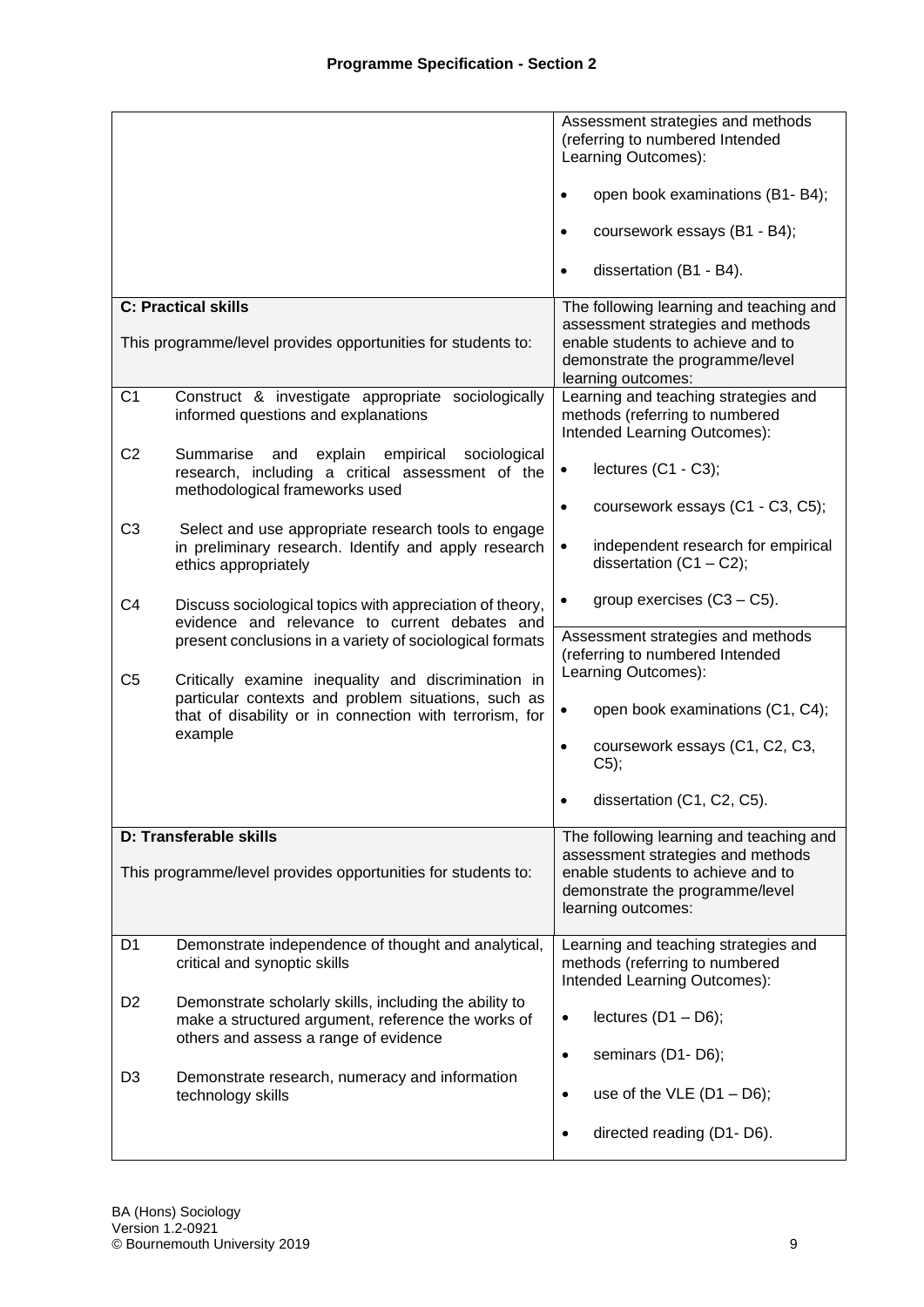| D4 | Gather information from a wide range of sources and<br>by a variety of methods to inform relevant sociological | Assessment strategies and methods<br>(referring to numbered Intended<br>Learning Outcomes): |
|----|----------------------------------------------------------------------------------------------------------------|---------------------------------------------------------------------------------------------|
|    | inquiry                                                                                                        | coursework $(D1 - D6)$ ;                                                                    |
| D5 | Be articulate in both verbal and written communication.                                                        | open book examinations $(D1 - D6)$ ;                                                        |
| D6 | planning,<br>organisational<br>Demonstrate<br>time<br>and<br>management skills                                 | dissertation (D1-D6).                                                                       |
|    |                                                                                                                |                                                                                             |

# **LEVEL 5/DipHE INTENDED LEVEL OUTCOMES**

|                | A: Knowledge and understanding<br>This programme/level provides opportunities for students to<br>develop and demonstrate knowledge and understanding to:      | The following learning and teaching and<br>assessment strategies and methods<br>enable students to achieve and to<br>demonstrate the level/stage learning<br>outcomes: |
|----------------|---------------------------------------------------------------------------------------------------------------------------------------------------------------|------------------------------------------------------------------------------------------------------------------------------------------------------------------------|
| A 1            | Demonstrate a broad range of key concepts processes<br>and theoretical approaches in sociology and social<br>policy                                           | Learning and teaching strategies and<br>methods (referring to numbered<br>Intended Learning Outcomes):                                                                 |
| A <sub>2</sub> | Provide a critical account of the social processes that<br>lead to social inequalities and social exclusion                                                   | lectures (A1-A4);<br>$\bullet$<br>seminars $(A1 - A4)$ ;<br>$\bullet$                                                                                                  |
| A <sub>3</sub> | Analyse social relationships between individuals,<br>and social institutions<br>and<br>groups<br>processes<br>underpinning social change and social stability | directed reading (A1, A3);<br>$\bullet$                                                                                                                                |
| A4             | Identify research strategies and methods to assess the<br>appropriateness of their use, with a demonstrable<br>critical understanding of research ethics      | use of the VLE (A4, A5);<br>$\bullet$<br>independent research (for<br>$\bullet$<br>dissertation) (A1).                                                                 |
| A <sub>5</sub> | Identify ways in which sociology can be distinguished<br>from other forms of understanding                                                                    | Assessment strategies and methods<br>(referring to numbered Intended<br>Learning Outcomes):                                                                            |
|                |                                                                                                                                                               | open book examinations (A3, A5);<br>$\bullet$                                                                                                                          |
|                |                                                                                                                                                               | coursework essays (A2 - A5);<br>$\bullet$                                                                                                                              |
|                |                                                                                                                                                               | dissertation (A5).<br>$\bullet$                                                                                                                                        |
|                | <b>B: Intellectual skills</b>                                                                                                                                 | The following learning and teaching and<br>assessment strategies and methods                                                                                           |
|                | This programme/level provides opportunities for students to:                                                                                                  | enable students to achieve and to<br>demonstrate the level/stage learning<br>outcomes:                                                                                 |
| B1             | interpretations<br>Recognise<br>contrasting<br>and<br>explanations of human behaviour, social situations<br>and events                                        | Learning and teaching strategies and<br>methods (referring to numbered<br>Intended Learning Outcomes):                                                                 |
|                |                                                                                                                                                               | lectures (B1 - B3);<br>$\bullet$                                                                                                                                       |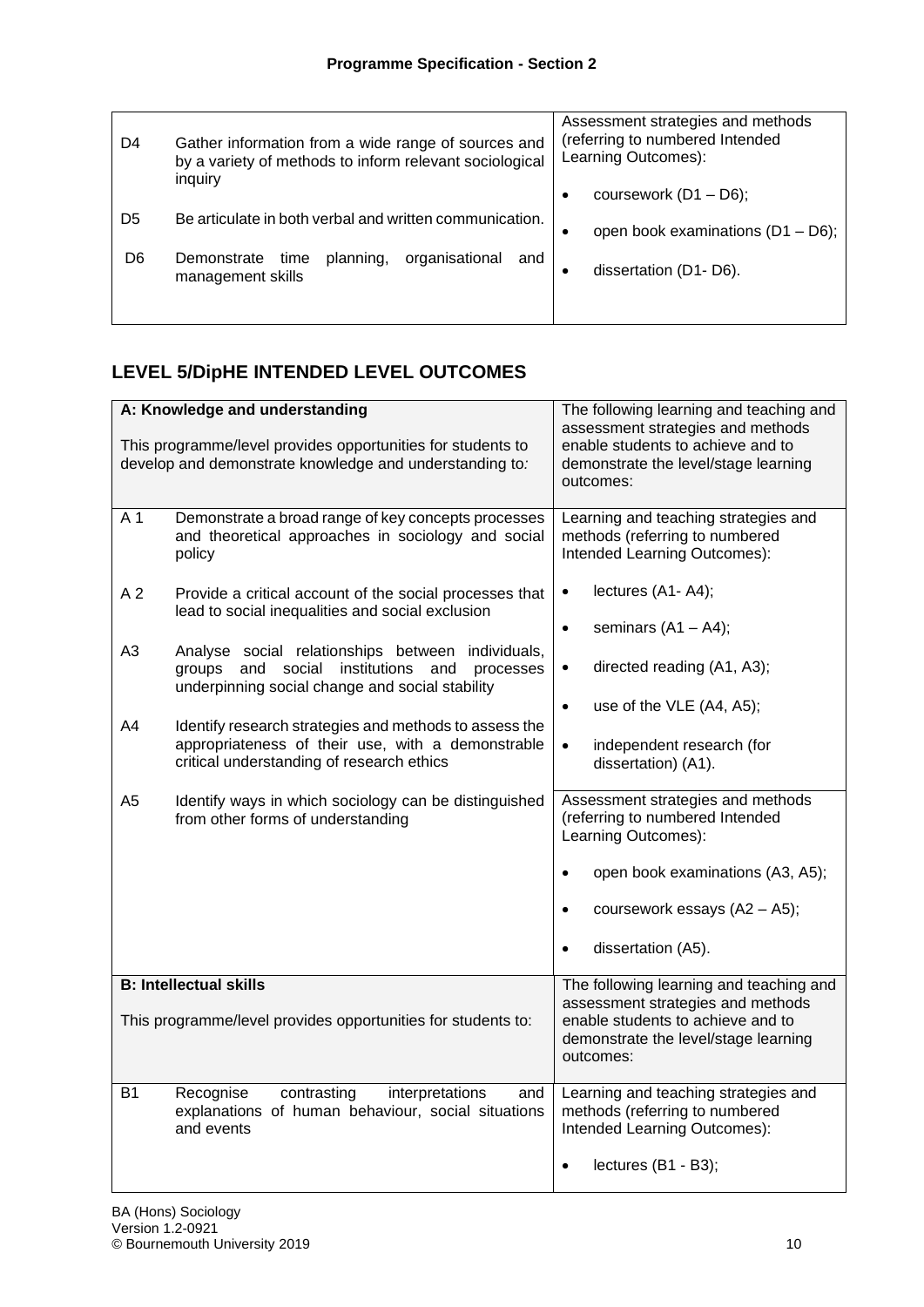| <b>B2</b>      | Draw on evidence from a range of sources and<br>evaluate it critically                                                                       | seminars $(B1 - B3)$ ;<br>$\bullet$                                                                                                                                    |
|----------------|----------------------------------------------------------------------------------------------------------------------------------------------|------------------------------------------------------------------------------------------------------------------------------------------------------------------------|
| B <sub>3</sub> | Develop reasoned and articulate discussions based<br>on a range of scholarly sociological sources and using<br>a range of scholarly formats  | directed reading $(B1 - B3)$ ;<br>$\bullet$<br>$\bullet$<br>use of the VLE $(B2 - B3)$ ;                                                                               |
|                |                                                                                                                                              | independent research (for<br>$\bullet$<br>dissertation) $(B1 - B3)$ .                                                                                                  |
|                |                                                                                                                                              | Assessment strategies and methods<br>(referring to numbered Intended<br>Learning Outcomes):                                                                            |
|                |                                                                                                                                              | open book examinations (B1- B4);<br>$\bullet$                                                                                                                          |
|                |                                                                                                                                              | coursework essays (B1 - B4);<br>$\bullet$                                                                                                                              |
|                |                                                                                                                                              | dissertation $(B1 - B4)$ .<br>$\bullet$                                                                                                                                |
|                | <b>C: Practical skills</b><br>This programme/level provides opportunities for students to:                                                   | The following learning and teaching and<br>assessment strategies and methods<br>enable students to achieve and to<br>demonstrate the level/stage learning<br>outcomes: |
| C <sub>1</sub> | Recognise sociologically informed inquiry and its<br>relevance to contemporary society                                                       | Learning and teaching strategies and<br>methods (referring to numbered<br>Intended Learning Outcomes):                                                                 |
| C <sub>2</sub> | Identify and describe the findings of sociological<br>research in discussing of underpinning methodology                                     | lectures (C1 - C3);<br>$\bullet$                                                                                                                                       |
| C <sub>3</sub> | Select and use appropriate research tools to engage<br>in preliminary research                                                               | coursework essays (C1 - C3, C5);<br>$\bullet$                                                                                                                          |
| C <sub>4</sub> | Discuss sociological topics with appreciation of theory,<br>evidence and relevance to current debates and                                    | independent research for empirical<br>$\bullet$<br>dissertation $(C1 - C4)$ ;                                                                                          |
|                | present conclusions in a variety of sociological formats                                                                                     | group exercises (C4, C5).<br>٠                                                                                                                                         |
| C <sub>5</sub> | Critically examine inequality and discrimination in<br>particular contexts and problem situations, such as<br>that of disability for example | Assessment strategies and methods<br>(referring to numbered Intended<br>Learning Outcomes):                                                                            |
|                |                                                                                                                                              | open book examinations (C1, C3,<br>$\bullet$<br>C5);                                                                                                                   |
|                |                                                                                                                                              | coursework essays (C1, C3, C5);                                                                                                                                        |
|                |                                                                                                                                              | empirical dissertation (C1- C5).<br>$\bullet$                                                                                                                          |
|                | D: Transferable skills                                                                                                                       | The following learning and teaching and<br>assessment strategies and methods                                                                                           |
|                | This programme/level provides opportunities for students to:                                                                                 | enable students to achieve and to<br>demonstrate the level/stage learning<br>outcomes:                                                                                 |
|                |                                                                                                                                              | Learning and teaching strategies and<br>methods (referring to numbered<br>Intended Learning Outcomes):                                                                 |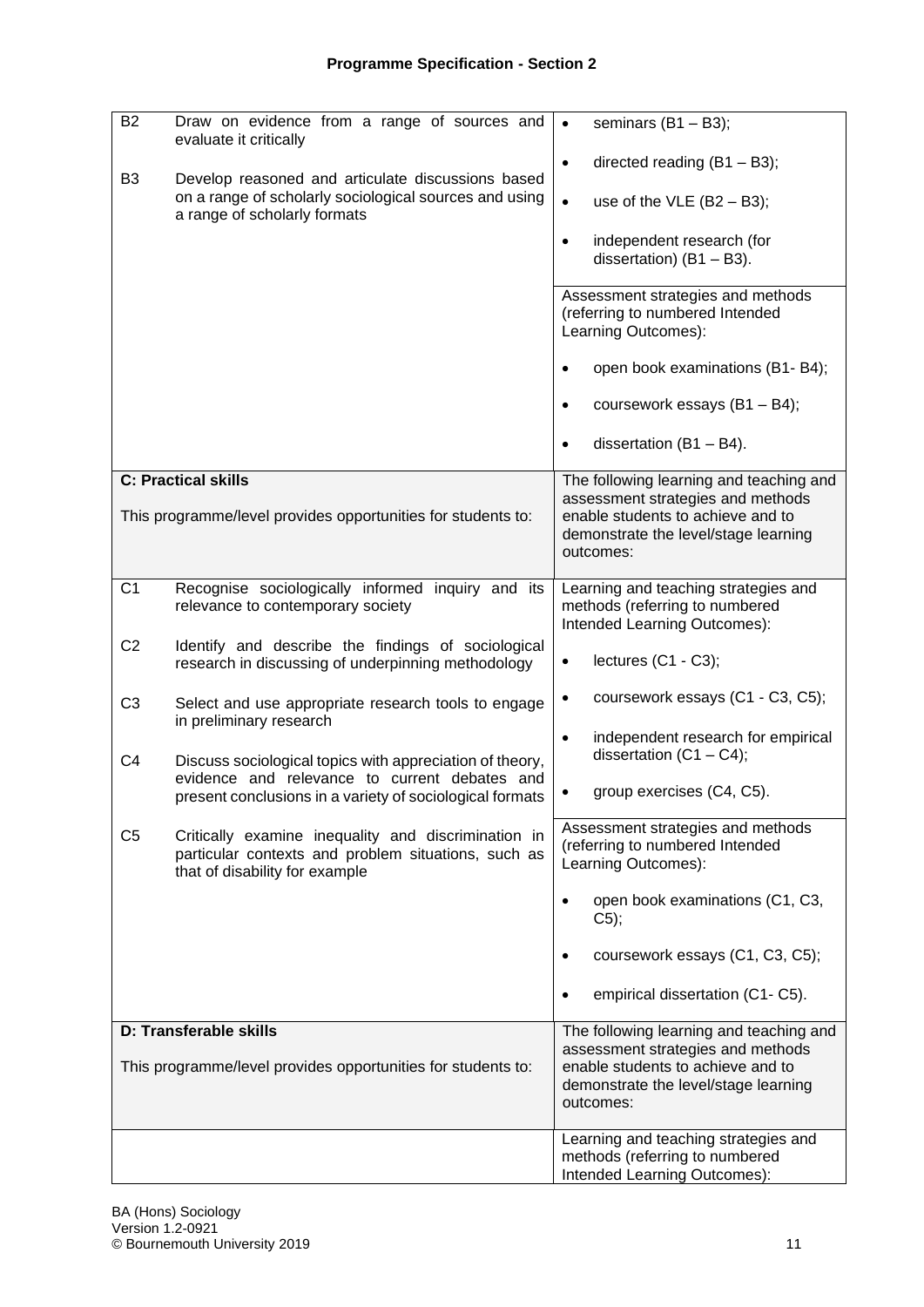| D <sub>1</sub> | Demonstrate independent learning, study skills and<br>analytical skills                                              | lectures $(D1 - D6)$ ;                                 |
|----------------|----------------------------------------------------------------------------------------------------------------------|--------------------------------------------------------|
| D <sub>2</sub> | Demonstrate scholarly skills, including the ability to<br>construct a structured argument, referenced to a range     | seminars (D1-D6);<br>٠                                 |
| of evidence    |                                                                                                                      | use of the VLE $(D1 - D6)$ ;                           |
| D <sub>3</sub> | Demonstrate communication, numeracy and<br>information technology skills                                             | directed reading (D1-D6).<br>٠                         |
|                |                                                                                                                      | Assessment strategies and methods                      |
| D4             | Gather information from a range of sources and by a<br>variety of methods to inform relevant sociological<br>inquiry | (referring to numbered Intended<br>Learning Outcomes): |
|                |                                                                                                                      | coursework $(D1 - D6)$ ;                               |
| D <sub>5</sub> | Be articulate in both verbal and written communication.                                                              | open book examinations (D1 - D6);<br>٠                 |
| D <sub>6</sub> | planning,<br>organisational<br>Demonstrate time<br>and<br>management skills                                          | dissertation (D1-D6).                                  |

# **LEVEL 4/Cert HE INTENDED LEVEL OUTCOMES**

| A: Knowledge and understanding                                                                                                                                          | The following learning and teaching and<br>assessment strategies and methods                                                    |
|-------------------------------------------------------------------------------------------------------------------------------------------------------------------------|---------------------------------------------------------------------------------------------------------------------------------|
| This programme/level provides opportunities for students to<br>develop and demonstrate knowledge and understanding to:                                                  | enable students to achieve and to<br>demonstrate the level/stage learning<br>outcomes:                                          |
| Describe key concepts and theories underpinning<br>A <sub>1</sub><br>sociology                                                                                          | Learning and teaching strategies and<br>methods (referring to numbered<br>Intended Learning Outcomes):                          |
| A2<br>Recognise sociological patterns relating to social<br>diversity and inequality                                                                                    | lectures (A1-A4);<br>٠<br>seminars $(A1 - A4)$ ;<br>$\bullet$                                                                   |
| A3<br>Explore analytically social relationships between<br>individuals, groups and social institutions and processes<br>underpinning social change and social stability | directed reading (A1, A3);<br>$\bullet$<br>use of the VLE (A4, A5);<br>٠                                                        |
| Identify some research strategies and methods to<br>A4<br>assess the appropriateness of their use, with a demonstrable<br>understanding of research ethics.             | Independent research (for<br>dissertation) (A1).                                                                                |
| A <sub>5</sub><br>Recognise ways in which<br>sociology<br>can<br>be<br>distinguished from other forms of understanding                                                  | Assessment strategies and methods<br>(referring to numbered Intended<br>Learning Outcomes):<br>open book examinations (A3, A5); |
|                                                                                                                                                                         | coursework essays $(A2 - A5)$ ;<br>dissertation (A5).                                                                           |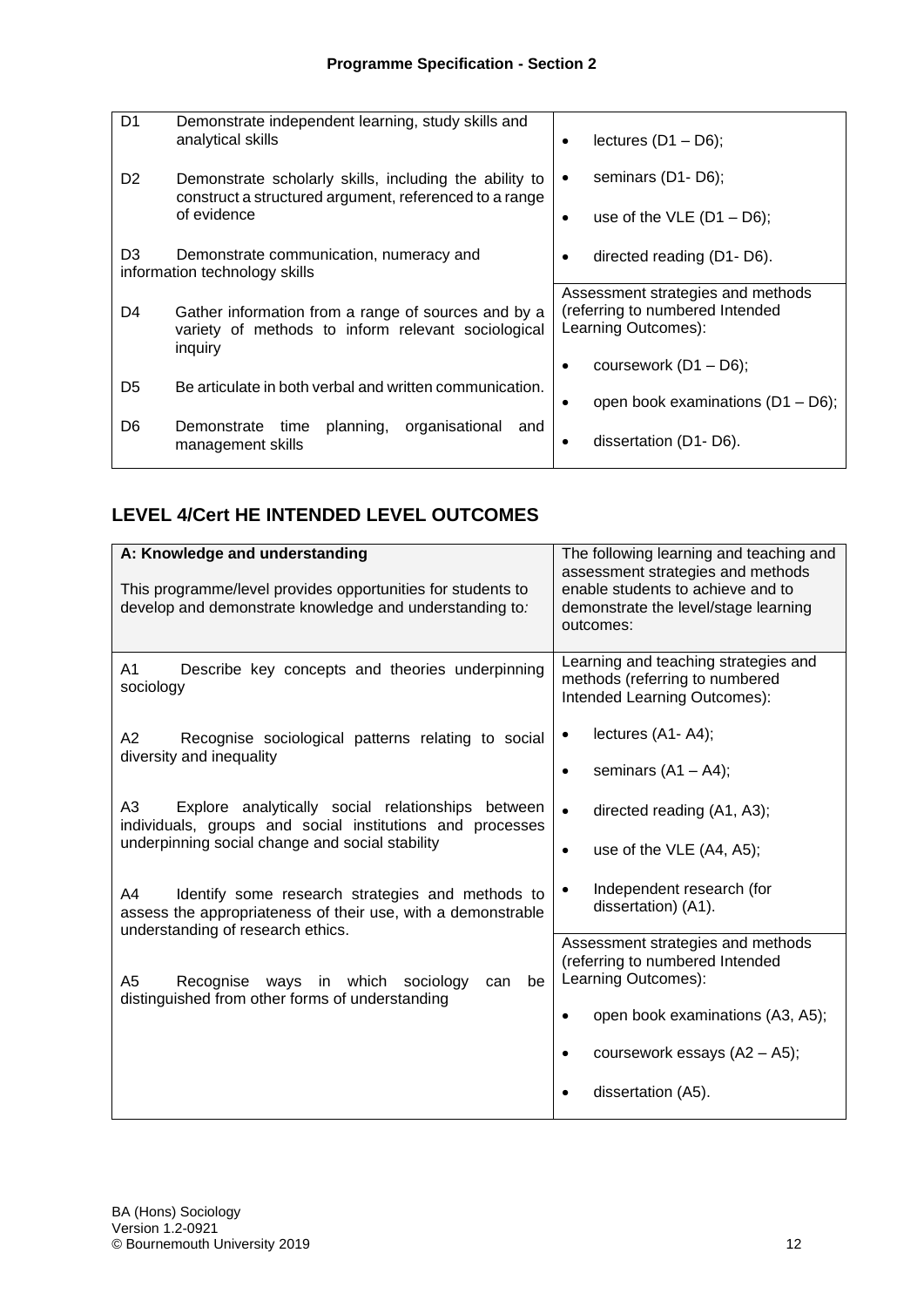|                | <b>B: Intellectual skills</b>                                                                                                                                 | The following learning and teaching and                                                                                                                                |  |  |  |  |  |  |  |  |  |  |
|----------------|---------------------------------------------------------------------------------------------------------------------------------------------------------------|------------------------------------------------------------------------------------------------------------------------------------------------------------------------|--|--|--|--|--|--|--|--|--|--|
|                | This programme/level provides opportunities for students to:                                                                                                  | assessment strategies and methods<br>enable students to achieve and to<br>demonstrate the level/stage learning<br>outcomes:                                            |  |  |  |  |  |  |  |  |  |  |
| <b>B</b> 1     | Gather relevant information and summarise                                                                                                                     | Learning and teaching strategies and                                                                                                                                   |  |  |  |  |  |  |  |  |  |  |
| <b>B2</b>      | Cite evidence and evaluate it                                                                                                                                 | methods (referring to numbered<br>Intended Learning Outcomes):                                                                                                         |  |  |  |  |  |  |  |  |  |  |
| <b>B3</b>      | Identify what constitutes relevant sociological fields of<br>inquiry                                                                                          | lectures (B1 - B4);<br>$\bullet$                                                                                                                                       |  |  |  |  |  |  |  |  |  |  |
|                |                                                                                                                                                               | seminars $(B1 - B4)$ ;<br>$\bullet$                                                                                                                                    |  |  |  |  |  |  |  |  |  |  |
| <b>B4</b>      | Participate in the construction of relevant sociological<br>questions using a range of scholarly formats                                                      | directed reading $(B1 - B4)$ ;<br>$\bullet$                                                                                                                            |  |  |  |  |  |  |  |  |  |  |
|                |                                                                                                                                                               | use of the VLE $(B2 - B4)$ ;<br>$\bullet$                                                                                                                              |  |  |  |  |  |  |  |  |  |  |
|                |                                                                                                                                                               | independent research (for<br>$\bullet$<br>dissertation) $(B1 - B4)$ .                                                                                                  |  |  |  |  |  |  |  |  |  |  |
|                |                                                                                                                                                               | Assessment strategies and methods<br>(referring to numbered Intended<br>Learning Outcomes):                                                                            |  |  |  |  |  |  |  |  |  |  |
|                |                                                                                                                                                               | open book examinations (B1- B4);                                                                                                                                       |  |  |  |  |  |  |  |  |  |  |
|                |                                                                                                                                                               | coursework essays (B1 - B4);<br>$\bullet$                                                                                                                              |  |  |  |  |  |  |  |  |  |  |
|                |                                                                                                                                                               | dissertation $(B1 - B4)$ .<br>$\bullet$                                                                                                                                |  |  |  |  |  |  |  |  |  |  |
|                | <b>C: Practical skills</b><br>This programme/level provides opportunities for students to:                                                                    | The following learning and teaching and<br>assessment strategies and methods<br>enable students to achieve and to<br>demonstrate the level/stage learning<br>outcomes: |  |  |  |  |  |  |  |  |  |  |
| C <sub>1</sub> | Recognise sociologically informed questions and their   Learning and teaching strategies and<br>relevance to contemporary society                             | methods (referring to numbered<br>Intended Learning Outcomes):                                                                                                         |  |  |  |  |  |  |  |  |  |  |
| C <sub>2</sub> | Identify and describe findings in sociological research                                                                                                       | lectures (C1 - C3);<br>$\bullet$                                                                                                                                       |  |  |  |  |  |  |  |  |  |  |
| C <sub>3</sub> | Select and use appropriate research tools to engage<br>in preliminary research in group activities and<br>demonstrate the ability to identify research ethics | coursework essays (C1 - C3, C5);<br>$\bullet$                                                                                                                          |  |  |  |  |  |  |  |  |  |  |
| C4             | Discuss sociological topics with recognition of theory,                                                                                                       | independent research for empirical<br>$\bullet$<br>dissertation $(C1 - C4)$ ;                                                                                          |  |  |  |  |  |  |  |  |  |  |
|                | evidence and relevance to current debates and<br>present conclusions in scholarly formats                                                                     | group exercises (C4, C5).<br>$\bullet$                                                                                                                                 |  |  |  |  |  |  |  |  |  |  |
| C <sub>5</sub> | Identify and examine inequality and discrimination in<br>particular contexts                                                                                  | Assessment strategies and methods<br>(referring to numbered Intended<br>Learning Outcomes):                                                                            |  |  |  |  |  |  |  |  |  |  |
|                |                                                                                                                                                               | open book examinations (C1, C3,<br>$\bullet$<br>$C5$ );                                                                                                                |  |  |  |  |  |  |  |  |  |  |
|                |                                                                                                                                                               | coursework essays (C1, C3, C5);                                                                                                                                        |  |  |  |  |  |  |  |  |  |  |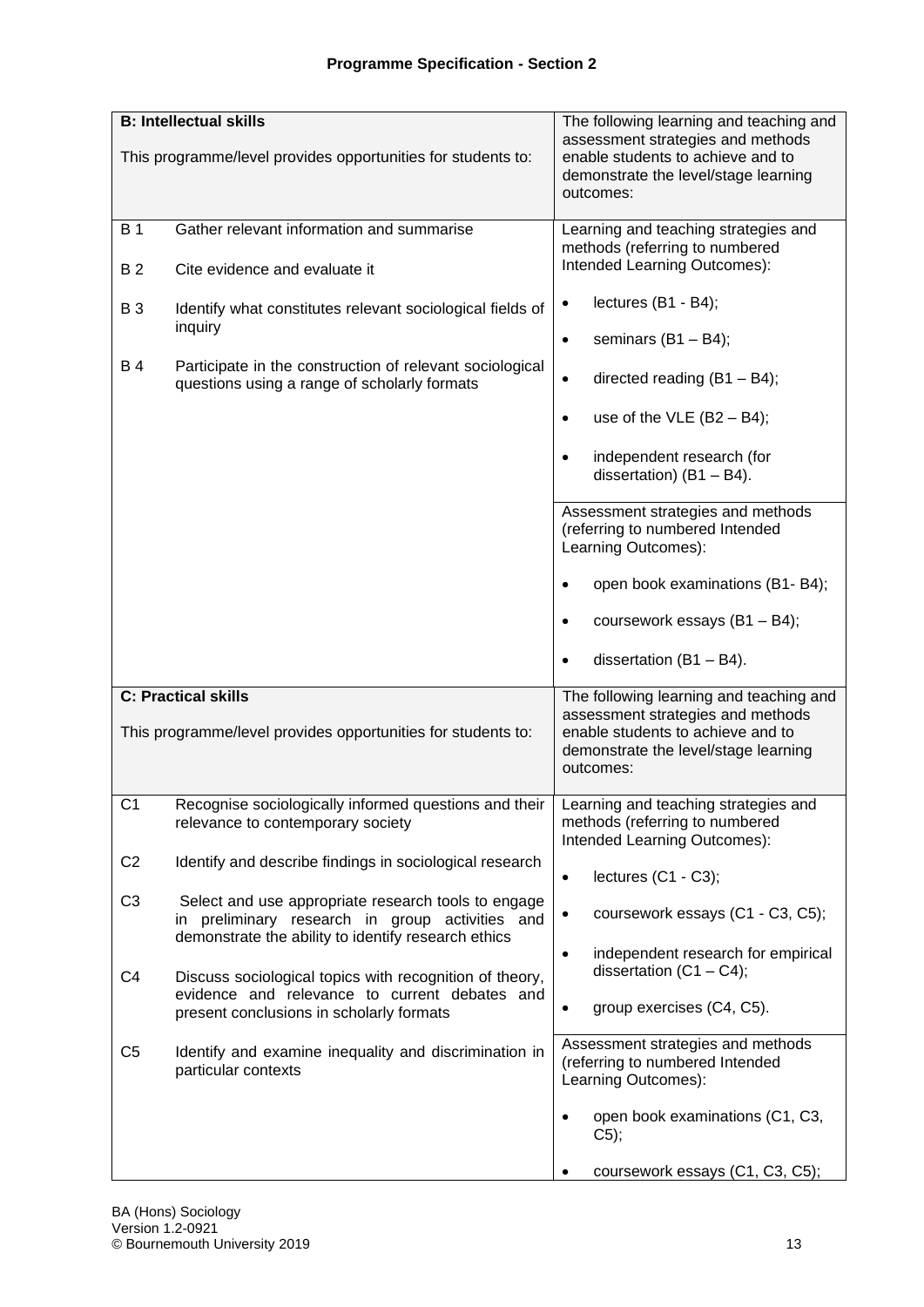|                                                                                                                                                    | empirical dissertation (C1-C5).                                                                                                                                        |
|----------------------------------------------------------------------------------------------------------------------------------------------------|------------------------------------------------------------------------------------------------------------------------------------------------------------------------|
| D: Transferable skills<br>This programme/level provides opportunities for students to:                                                             | The following learning and teaching and<br>assessment strategies and methods<br>enable students to achieve and to<br>demonstrate the level/stage learning<br>outcomes: |
| D <sub>1</sub><br>Demonstrate preliminary independent learning, study<br>skills and analytical skills                                              | Learning and teaching strategies and<br>methods (referring to numbered<br>Intended Learning Outcomes):                                                                 |
| D <sub>2</sub><br>Demonstrate scholarly skills relating to the ability to<br>construct a structured argument, referenced to a range<br>of evidence | lectures $(D1 - D6)$ ;<br>$\bullet$<br>seminars (D1-D6);<br>$\bullet$                                                                                                  |
| D <sub>3</sub><br>Demonstrate communication, numeracy and<br>information technology skills                                                         | use of the VLE $(D1 - D6)$ ;                                                                                                                                           |
| D <sub>4</sub><br>Identify information from scholarly sources to inform<br>relevant sociological inquiry                                           | directed reading (D1-D6).                                                                                                                                              |
| Be articulate in both verbal and written communication.<br>D <sub>5</sub>                                                                          | Assessment strategies and methods<br>(referring to numbered Intended<br>Learning Outcomes):                                                                            |
| D <sub>6</sub><br>Demonstrate<br>planning,<br>organisational<br>time<br>and<br>management skills                                                   | coursework (D1 - D6);                                                                                                                                                  |
|                                                                                                                                                    | open book examinations $(D1 - D6)$ ;                                                                                                                                   |
|                                                                                                                                                    | dissertation (D1-D6).                                                                                                                                                  |

# **Learning and Teaching Strategies and Methods**

The overall programme learning outcomes will be achieved through a range of teaching and learning methods and strategies appropriate to each level.

#### *Subject knowledge and understanding*

This will be achieved at each level through the following:

- Lectures that capture students' interest and excite their curiosity about the subject area
- Discussion-based seminars, designed to facilitate and reinforce students' understanding of the subject areas, and encourage critical and independent thinking
- Access (via the VLE) to a range of online learning resources, tutorials and subject-specific websites
- Individual or group tutorials, which are usually student-led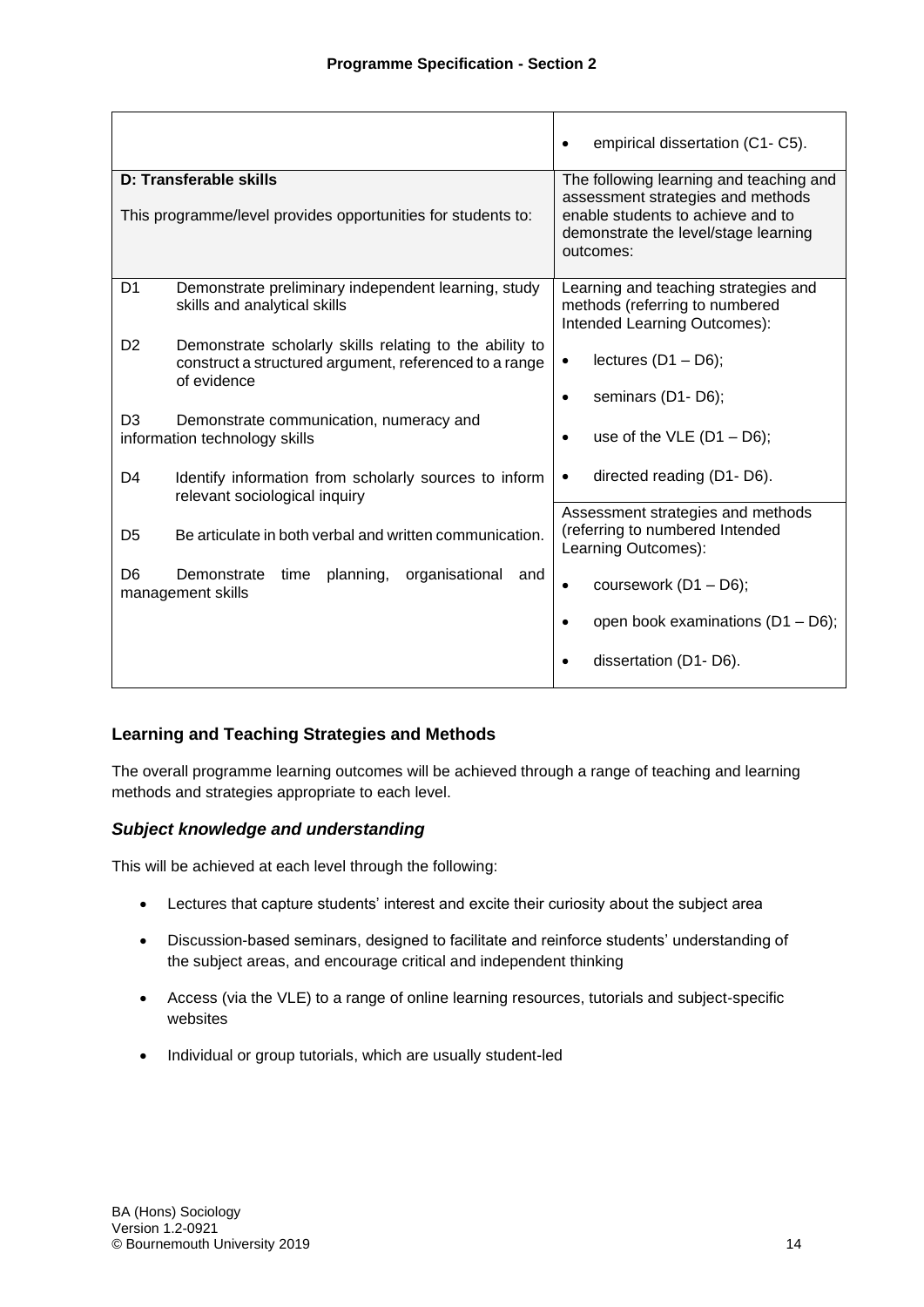At Level 4 the emphasis is on acquiring foundational knowledge of the subject area through units such as Introduction to Social Theory, Families & Kinship in Contemporary Society, Social Inequality, Exclusion Histories of Social Policy and Social Welfare,and Understanding Communities.

Level 5 units build on these foundations by developing more in depth theoretical knowledge of subject area, through units such as Understanding Globalisation, and a range of option units such as Growing Up & Growing Old.

At Level 6 students have a wide range of option units to choose from, enabling them to develop specialist knowledge in specific areas across sociology in relation to culture and belief, gender, social change and conflict. In addition, they undertake a 40-credit dissertation on a topic of their own choice, within which they receive personalised guidance from an appropriate dissertation supervisor.

## *Intellectual skills*

At all levels, students will be encouraged to explore and actively reflect on the nature of sociological theories and methods, and to think critically about the different kinds of data which emerge from them. This will include encouraging students to develop an informed reflexivity about their own knowledge and perspectives, and challenging their habitual understanding of the world by learning about social processes and human experiences which are unfamiliar to them, both historically and culturally. Lectures, discussion-based seminars, student field trips and online learning resources will provide ample opportunities for students to develop these skills throughout the programme.

At Level 4 students will be introduced to distinctive sociological methods of acquiring and analysing data, through units such as Introduction to Social Research, and Understanding Communities. They will learn about people and places that are both familiar and unfamiliar to them.

Level 5 seeks to develop students' critical understanding of sociology, social research methods and the different kinds of data which can result. They will be encouraged to broaden their historical and global awareness of different human experiences, for example through units such as Understanding Cultures. Research knowledge and skills will build upon the Level 4 foundation by offering three research-based units: Qualitative Research Skills, covering qualitative methodologies; Doing Ethnographic Research focusing on community-based research, and Quantitative Skills, developing quantitative skills.

Building on this foundation, students at Level 6 will increasingly have the opportunity to carry out their own, self-directed study of particular topics of interest. This will enable them to develop an informed evaluation of different sociological understandings of the world, including a range of methodological and theoretical approaches. In addition, students will be able to study innovative, contemporary units, such as Politics and Ideology, Terrorism, Protection & Society, Seekers, Believers & Iconoclasts: Sociology of Thought and Anthropology of International Intervention.

# *Subject specific skills*

Throughout the programme, students will be encouraged to develop ways of thinking and asking sociologically and social policy-informed questions about the world, which builds on their knowledge of theoretical approaches and methodologies specific to both subjects. Through taking part in lectures, seminars and self-directed study for various units, they will be expected to develop skills in gathering appropriate evidence and evaluating it in order to address these questions. Several units will also explicitly enable students to develop their awareness of the potential application of sociological knowledge to a variety of contexts.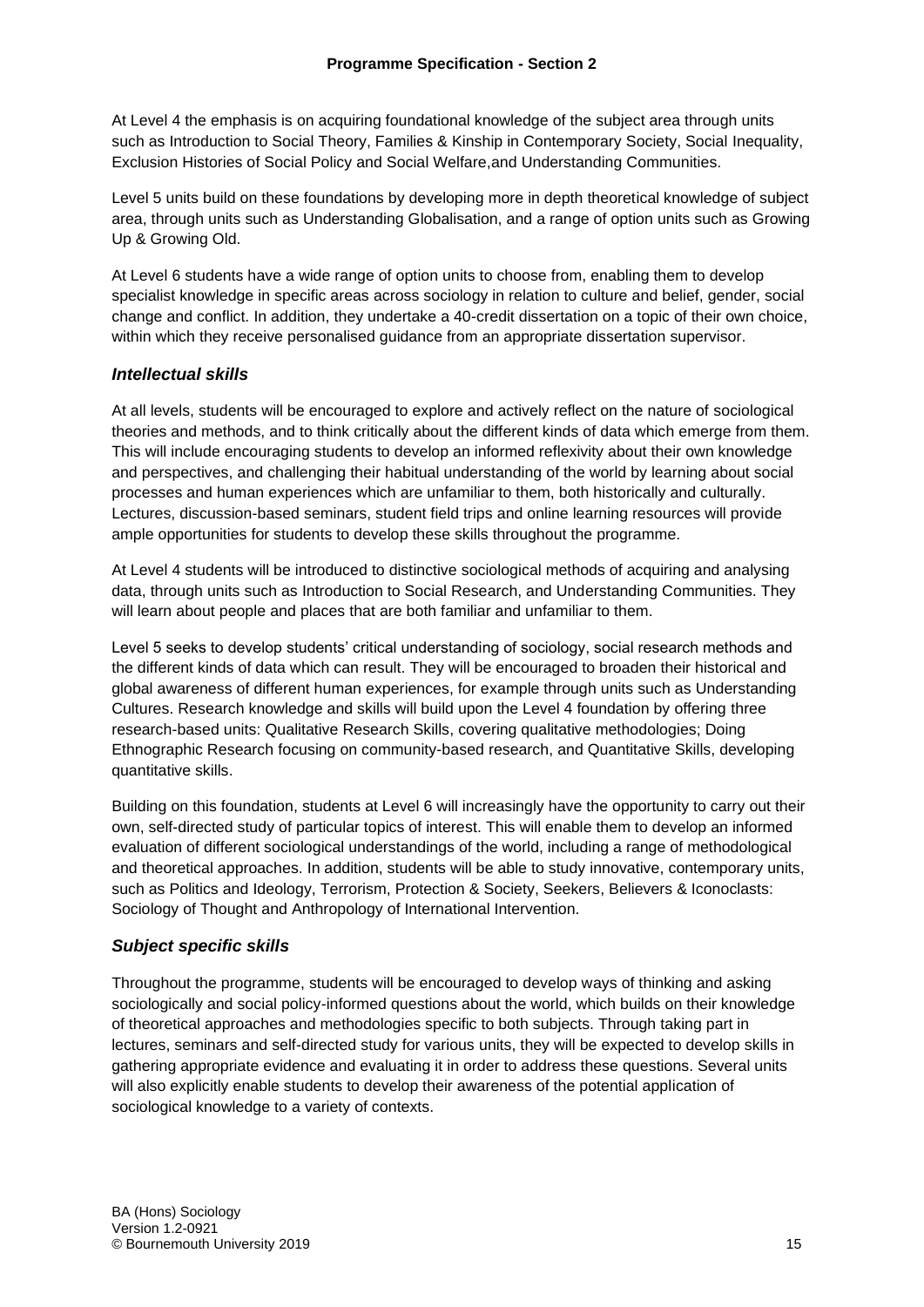At Level 4 students will gain a general, elementary understanding of the kinds of questions sociologists pursue in their study of social life and human experiences, as well as an understanding of the theoretical underpinnings of these questions and issues, for instance through units such as Introduction to Social Theory, Introduction to Social Research, and Social Inequality and Exclusion.

At Level 5 students will broaden and deepen their understanding of sociological inquiry and expand their understanding of the kinds of methods appropriate to exploring different questions, for instance through units such as Doing Ethnographic Research and Understanding Globalisation.

At Level 6 students will increasingly be expected to plan and carry out their own independent investigation of topics of interest to them, using appropriate theoretical and conceptual frameworks and with appropriate academic guidance from lecturers.

# *Transferable Skills*

Through studying this programme, participating in lectures and seminars and undertaking a range of assessments, students will develop key transferable skills, in particular the ability to think independently and evaluate different moral and intellectual positions critically. Through a blend of structured and student-led activities across different units, students will learn to manage their time effectively. They will develop their written and oral presentation skills, and to engage in constructive group discussions.

All Level 4 students will be encouraged to discuss and ask questions about the topics that are the focus of their learning. Guidance from academic staff and librarians will enable them to develop their scholarly and study skills (e.g., in referencing, managing their time, independent learning and making a structured argument). They will be encouraged to plan their time and manage the competing workload of different units. They will also gain experience in presenting their work in oral and written form.

Level 5 students will advance these skills as unit content becomes more challenging and wideranging.

Level 6 will make new demands on students in terms of managing an increasingly self-directed workload, including independent study for the dissertation, providing them with opportunities to further develop their communication, time management and scholarly skills.

#### **Assessment Strategies and Methods**

The programme will combine a wide-range of different forms of assessment of the intended learning outcomes.

#### *Level 4*

At Level 4, subject knowledge and understanding, intellectual skills, subject-specific skills and transferable skills may be assessed by:

- seen and unseen examinations
- written assignments
- an observational group study

The methods of assessment employed are well suited to Level 4 intended learning outcomes, including promoting well-rounded, foundational knowledge of the subject areas and skills, and enabling students to develop their written communication and presentation skills, as well as their time planning and management skills.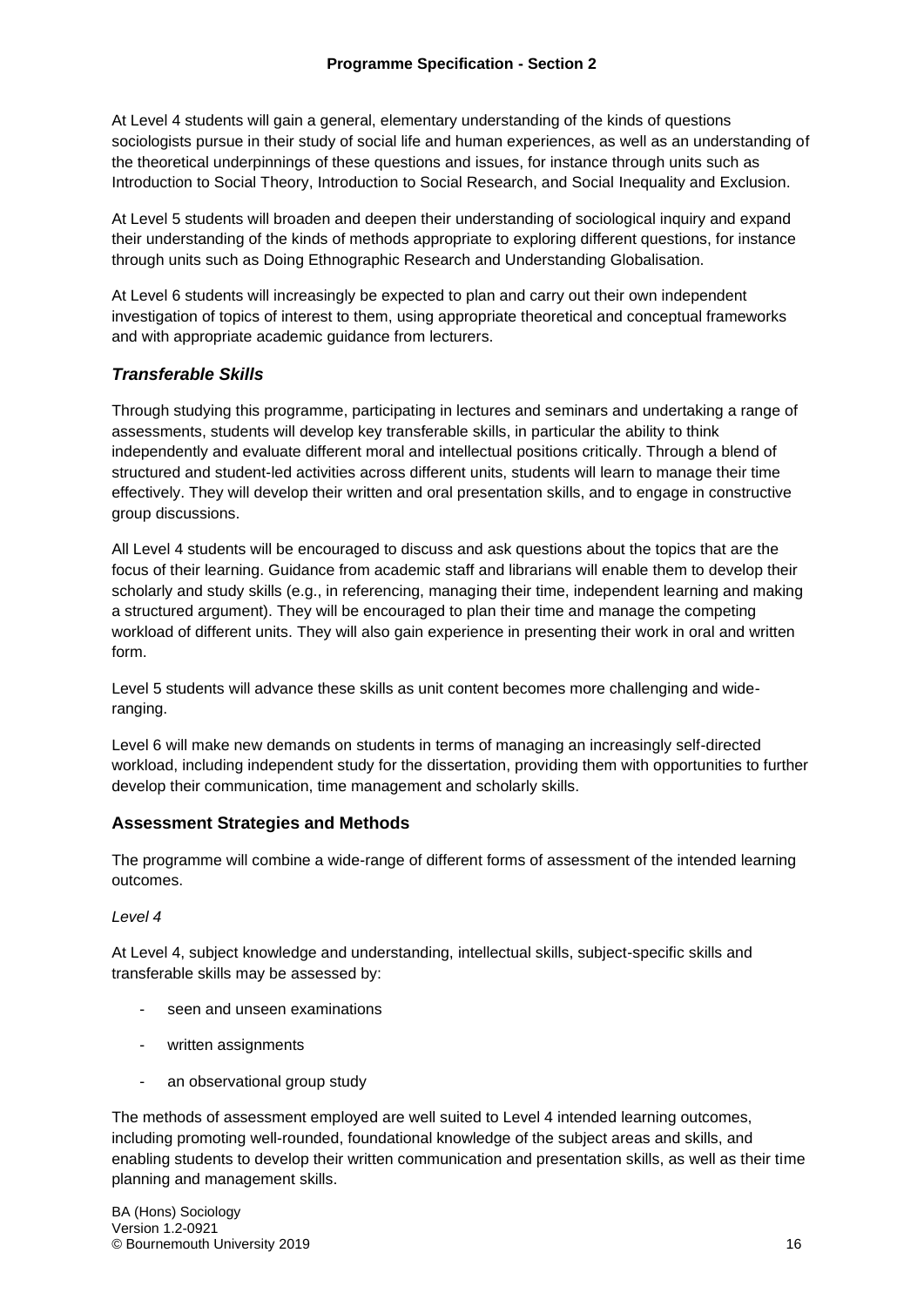#### *Level 5*

At Level 5, subject knowledge, intellectual skills, subject-specific skills and transferable skills may be assessed in core units by:

- written assignments
- individual written evaluations of group presentations
- seen examination

At this level there may be a greater emphasis on coursework assessment through written assignments and reports than exams within core units. Coursework assessment will enable students to expand on the foundational knowledge and skills gained at Level 4, develop stronger critical and reflexive skills and the ability to think independently, all of which will be important preparation for Level 6 work.

#### *Level 6*

At Level 6, core subject knowledge, intellectual skills, subject-specific skills and transferable skills may be assessed by

- written assignments
- 10,000 word dissertation
- examinations
- oral presentations

At this level, assessments are designed to further enhance students' critical and reflexive skills, their in-depth knowledge of specialist subject areas, competence in independent study and learning, as well as time management and written and oral communication skills.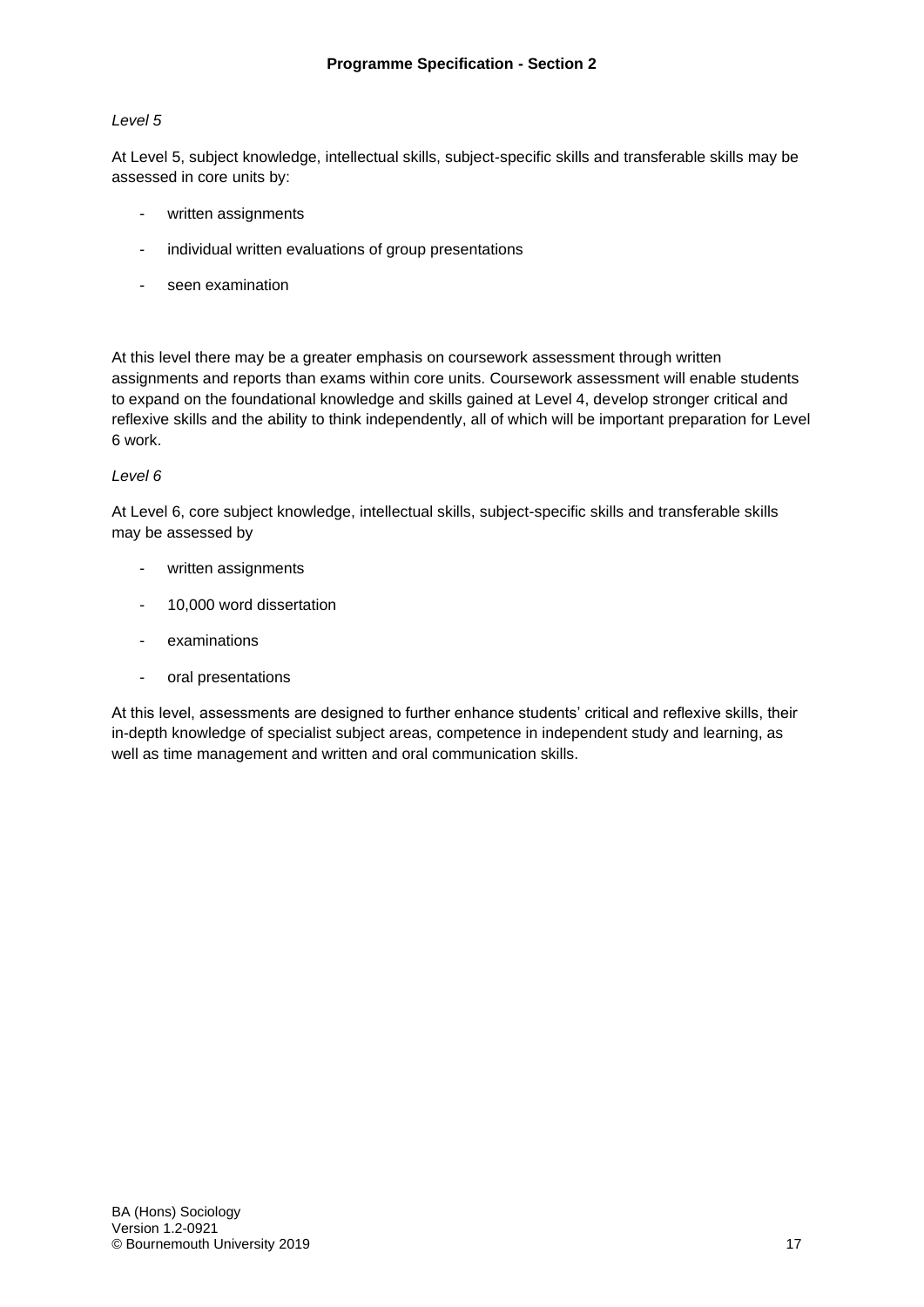## **ADMISSION REGULATIONS**

The regulations for this programme are the University's Standard Undergraduate Admissions regulations. These are available at:

<https://intranetsp.bournemouth.ac.uk/pandptest/3a-undergraduate-admissions-regulations.pdf>

# **PROGRESSION ROUTES**

Recognition arrangements provide formally approved entry or progression routes through which students are eligible to apply for a place on a programme leading to a BU award. Recognition does not guarantee entry onto the BU receiving programme only eligibility to apply. In some cases, additional entry criteria such as a Merit classification from the feeder programme may also apply. Please see the Recognition Register for a full list of approved Recognition arrangements and agreed entry criteria.

# **ASSESSMENT REGULATIONS**

The regulations for this programme are the University's Standard Undergraduate Assessment Regulations. These can be found at:

[https://intranetsp.bournemouth.ac.uk/pandptest/6a-standard-assessment-regulations](https://intranetsp.bournemouth.ac.uk/pandptest/6a-standard-assessment-regulations-undergraduate.pdf)[undergraduate.pdf](https://intranetsp.bournemouth.ac.uk/pandptest/6a-standard-assessment-regulations-undergraduate.pdf)

# **WORK BASED LEARNING (WBL) AND PLACEMENT ELEMENTS**

Every student will be given the opportunity to undertake a placement. The programme offers two placement opportunities:

- *Placement Learning unit* An optional Placement Learning Unit (20 days or 150 hours) will be available at Level 5.
- *Practice Placement* (Sandwich option) A 30-week placement taken over the course of a full academic year at Level P.
- Further details are available in the unit specifications and placement handbooks.

Students wishing to undertake placements through either route will be expected to actively seek out opportunities for placement and make arrangements to undertake them in a way which meets all appropriate guidelines.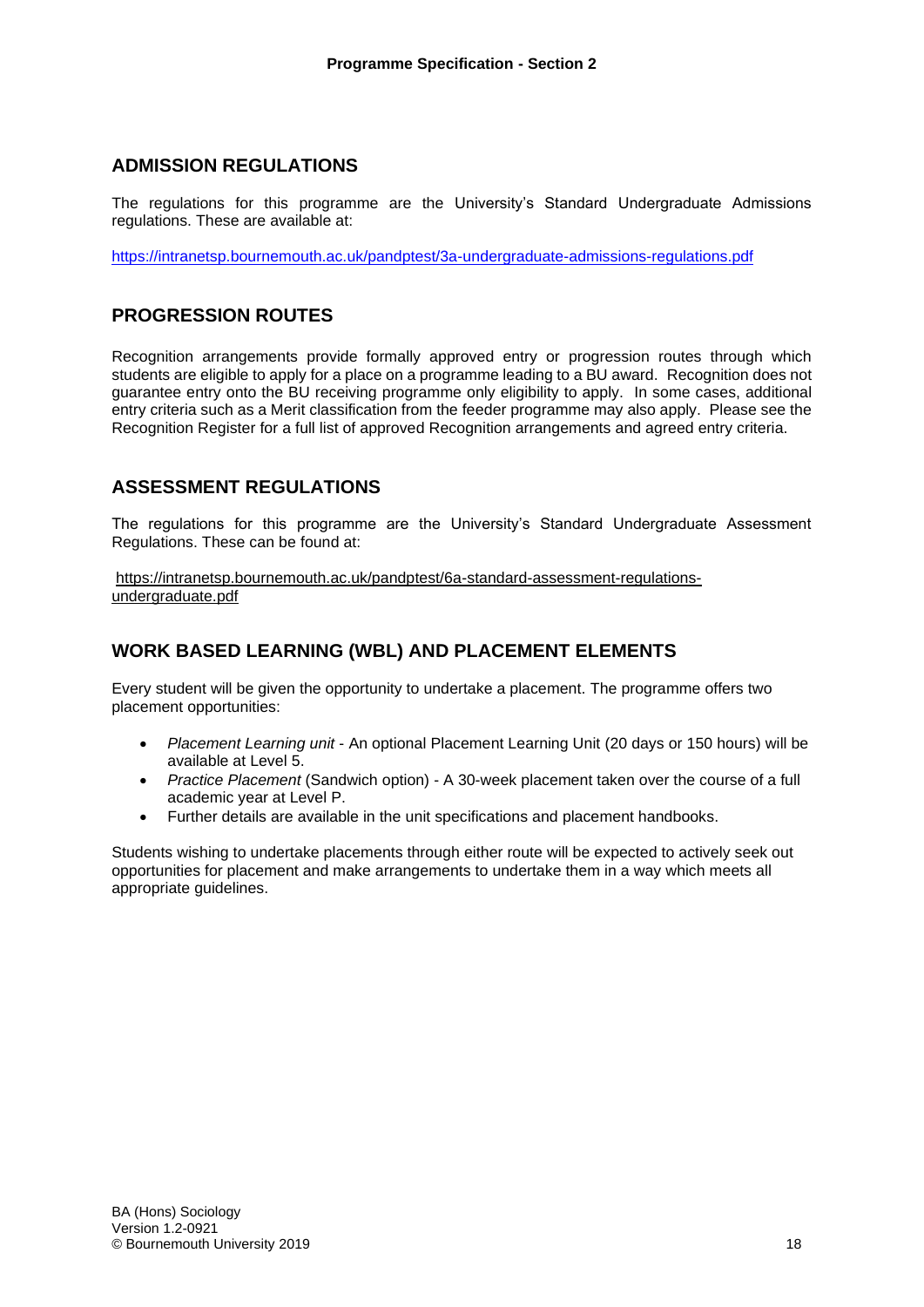# **Programme Skills Matrix**

|                  | <b>Units</b>                                               |           |                |                         |                         |           |              |                         |              |                         |                |                         |                |                         |           |              |                         |                         |                         |                 |           |
|------------------|------------------------------------------------------------|-----------|----------------|-------------------------|-------------------------|-----------|--------------|-------------------------|--------------|-------------------------|----------------|-------------------------|----------------|-------------------------|-----------|--------------|-------------------------|-------------------------|-------------------------|-----------------|-----------|
|                  |                                                            |           | A              | A                       | A                       | A         | в            | В                       | в            | в                       | C              | C                       | C              | C                       | C         | D            | D                       | D                       | D                       | D               | D         |
|                  |                                                            |           | $\overline{2}$ | $\overline{\mathbf{3}}$ | $\overline{\mathbf{4}}$ | 5         | $\mathbf{1}$ | $\overline{\mathbf{2}}$ | $\mathbf{3}$ | $\overline{\mathbf{4}}$ | $\overline{1}$ | $\overline{\mathbf{2}}$ | $\overline{3}$ | $\overline{\mathbf{4}}$ | 5         | $\mathbf{1}$ | $\overline{\mathbf{2}}$ | $\overline{\mathbf{3}}$ | $\overline{\mathbf{4}}$ | $5\phantom{.0}$ | 6         |
|                  | Politics and Ideology                                      | $\bullet$ | $\bullet$      | $\bullet$               |                         |           | $\bullet$    | $\bullet$               | $\bullet$    | $\bullet$               | $\bullet$      |                         |                | $\bullet$               | $\bullet$ | $\bullet$    | $\bullet$               |                         |                         | $\bullet$       | $\bullet$ |
| L<br>E<br>V      | Anthropology of International Intervention                 | $\bullet$ | $\bullet$      | $\bullet$               | $\bullet$               | $\bullet$ | $\bullet$    | $\bullet$               | $\bullet$    | $\bullet$               | $\bullet$      | $\bullet$               |                | $\bullet$               | $\bullet$ | $\bullet$    | $\bullet$               | $\bullet$               | $\bullet$               | $\bullet$       | $\bullet$ |
| E                | Criminology of Organisations                               | $\bullet$ | $\bullet$      | $\bullet$               | $\bullet$               |           | $\bullet$    | $\bullet$               | $\bullet$    | $\bullet$               | $\bullet$      |                         |                | $\bullet$               | $\bullet$ | $\bullet$    | $\bullet$               | $\bullet$               | $\bullet$               | $\bullet$       | $\bullet$ |
| L                | Seekers, Believers & Iconoclasts: Sociology of<br>Thought  | $\bullet$ | $\bullet$      | $\bullet$               | $\bullet$               |           |              | $\bullet$               |              | $\bullet$               | $\bullet$      | $\bullet$               |                |                         | $\bullet$ | $\bullet$    | $\bullet$               | $\bullet$               |                         | $\bullet$       |           |
| 6                | Crime and Criminal Justice in the 21 <sup>st</sup> Century | $\bullet$ | $\bullet$      | $\bullet$               | $\bullet$               |           | $\bullet$    | $\bullet$               | $\bullet$    | $\bullet$               | $\bullet$      |                         |                | $\bullet$               | $\bullet$ | $\bullet$    | $\bullet$               | $\bullet$               | $\bullet$               | $\bullet$       | $\bullet$ |
|                  | 'Troubling' Gender                                         | $\bullet$ | $\bullet$      | $\bullet$               | $\bullet$               |           | $\bullet$    | $\bullet$               | $\bullet$    | $\bullet$               | $\bullet$      | $\bullet$               |                | $\bullet$               | $\bullet$ | $\bullet$    | $\bullet$               | $\bullet$               | $\bullet$               | $\bullet$       | $\bullet$ |
|                  | <b>Intersectional Criminology</b>                          | $\bullet$ | $\bullet$      | $\bullet$               | $\bullet$               |           | $\bullet$    | $\bullet$               | $\bullet$    | $\bullet$               | $\bullet$      |                         |                | $\bullet$               | $\bullet$ | $\bullet$    | $\bullet$               | $\bullet$               | $\bullet$               | $\bullet$       | $\bullet$ |
|                  | Terrorism, Protection & Society                            | $\bullet$ | $\bullet$      | $\bullet$               | $\bullet$               |           | $\bullet$    | $\bullet$               | $\bullet$    | $\bullet$               | $\bullet$      |                         |                | $\bullet$               | $\bullet$ | $\bullet$    | $\bullet$               | $\bullet$               | $\bullet$               | $\bullet$       | $\bullet$ |
|                  | <b>Placement Learning Unit</b>                             |           |                | $\bullet$               | $\bullet$               |           | $\bullet$    | $\bullet$               | $\bullet$    |                         | $\bullet$      | $\bullet$               | $\bullet$      | $\bullet$               | $\bullet$ | $\bullet$    | $\bullet$               | $\bullet$               | $\bullet$               | $\bullet$       | $\bullet$ |
|                  | The Sociology of Health and Illness                        | $\bullet$ | $\bullet$      | $\bullet$               |                         | $\bullet$ |              | $\bullet$               | $\bullet$    | $\bullet$               | $\bullet$      | $\bullet$               |                | $\bullet$               | $\bullet$ | $\bullet$    | $\bullet$               | $\bullet$               |                         | $\bullet$       | $\bullet$ |
|                  | Drugs, Crime & Society                                     |           | $\star$        | $\star$                 |                         |           | $\star$      | $\star$                 |              | $\star$                 | $\star$        |                         |                |                         | $\star$   | $\star$      | $\star$                 | $\star$                 |                         | $\star$         | $\star$   |
|                  | <b>Dissertation</b>                                        | $\bullet$ | $\bullet$      | $\bullet$               | $\bullet$               | $\bullet$ | $\bullet$    | $\bullet$               | $\bullet$    | $\bullet$               | $\bullet$      | $\bullet$               | $\bullet$      | $\bullet$               | $\bullet$ | $\bullet$    | $\bullet$               | $\bullet$               | $\bullet$               | $\bullet$       | $\bullet$ |
|                  | <b>Understanding Cultures</b>                              | $\bullet$ | $\bullet$      | $\bullet$               | $\bullet$               | $\bullet$ | $\bullet$    | $\bullet$               | $\bullet$    | $\bullet$               | $\bullet$      | $\bullet$               |                | $\bullet$               | $\bullet$ | $\bullet$    | $\bullet$               | $\bullet$               | $\bullet$               | $\bullet$       | $\bullet$ |
| L<br>E<br>V      | <b>Quantitative Skills</b>                                 | $\bullet$ | $\bullet$      | $\bullet$               | $\bullet$               |           | $\bullet$    | $\bullet$               | $\bullet$    | $\bullet$               | $\bullet$      | $\bullet$               | $\bullet$      | $\bullet$               | $\bullet$ | $\bullet$    | $\bullet$               | $\bullet$               | $\bullet$               | $\bullet$       | $\bullet$ |
| E                | <b>Qualitative Research Skills</b>                         | $\bullet$ |                | $\bullet$               |                         | $\bullet$ |              | $\bullet$               | $\bullet$    | $\bullet$               | $\bullet$      | $\bullet$               | $\bullet$      | $\bullet$               |           | $\bullet$    | $\bullet$               | $\bullet$               | $\bullet$               | $\bullet$       | $\bullet$ |
| L                | <b>Understanding Globalisation</b>                         | $\bullet$ | $\bullet$      | $\bullet$               | $\bullet$               | $\bullet$ | $\bullet$    | $\bullet$               | $\bullet$    | $\bullet$               | $\bullet$      |                         |                | $\bullet$               | $\bullet$ | $\bullet$    | $\bullet$               | $\bullet$               |                         | $\bullet$       | $\bullet$ |
| 5                | Growing Up & Growing Old                                   | $\bullet$ | $\bullet$      | $\bullet$               | $\bullet$               |           | $\bullet$    | $\bullet$               |              | $\bullet$               | $\bullet$      |                         |                | $\bullet$               | $\bullet$ | $\bullet$    | $\bullet$               | $\bullet$               | $\bullet$               | $\bullet$       | $\bullet$ |
|                  | Ethnographies of Crime and Policing                        | $\bullet$ | $\bullet$      | $\bullet$               | $\bullet$               |           | $\bullet$    | $\bullet$               | $\bullet$    | $\bullet$               | $\bullet$      | $\bullet$               |                | $\bullet$               | $\bullet$ | $\bullet$    | $\bullet$               | $\bullet$               |                         | $\bullet$       |           |
|                  | Human Trafficking and Criminality                          |           | $\bullet$      | $\bullet$               | $\bullet$               |           | $\bullet$    | $\bullet$               | $\bullet$    | $\bullet$               | lo             |                         | $\epsilon$     |                         |           | $\bullet$    | $\bullet$               |                         |                         |                 |           |
|                  | Doing Ethnographic Research                                | $\bullet$ | $\bullet$      | $\bullet$               | $\bullet$               | $\bullet$ | $\bullet$    | $\bullet$               | $\bullet$    | $\bullet$               | $\bullet$      | $\bullet$               | $\bullet$      | $\bullet$               |           | $\bullet$    | $\bullet$               | $\bullet$               | $\bullet$               | $\bullet$       | $\bullet$ |
|                  | <b>Placement Learning Unit</b>                             |           |                | $\bullet$               | $\bullet$               |           | $\bullet$    | $\bullet$               | $\bullet$    |                         | $\bullet$      | $\bullet$               | $\bullet$      | $\bullet$               | $\bullet$ | $\bullet$    | $\bullet$               | $\bullet$               | $\bullet$               | $\bullet$       | $\bullet$ |
|                  | Impact of Crime                                            | $\bullet$ | $\bullet$      | $\bullet$               | $\bullet$               | $\bullet$ | $\bullet$    | $\bullet$               | $\bullet$    | $\bullet$               | $\bullet$      | $\bullet$               |                | $\bullet$               | $\bullet$ | $\bullet$    | $\bullet$               | $\bullet$               | $\bullet$               | $\bullet$       | $\bullet$ |
|                  | Crime, Health and Society                                  | $\bullet$ | $\bullet$      | $\bullet$               | $\bullet$               | $\bullet$ | $\bullet$    | $\bullet$               | $\bullet$    | $\bullet$               | $\bullet$      | $\bullet$               |                | $\bullet$               | $\bullet$ | $\bullet$    | $\bullet$               | $\bullet$               | $\bullet$               | $\bullet$       | $\bullet$ |
|                  | Youth Crime, Gangs and On-road Life                        | $\bullet$ | $\bullet$      | $\bullet$               |                         |           | $\bullet$    | $\bullet$               | $\bullet$    | $\bullet$               |                | $\bullet$               |                | $\bullet$               | $\bullet$ | $\bullet$    | $\bullet$               | $\bullet$               | $\bullet$               | $\bullet$       | $\bullet$ |
|                  | <b>Contemporary Social Theory</b>                          | $\bullet$ | $\bullet$      | $\bullet$               |                         | $\bullet$ | $\bullet$    | $\bullet$               | $\bullet$    | $\bullet$               | $\bullet$      |                         |                | $\bullet$               | $\bullet$ | $\bullet$    | $\bullet$               |                         | $\bullet$               | $\bullet$       | $\bullet$ |
| L<br>E<br>V<br>E | Introduction to Social Theory                              | $\bullet$ | $\bullet$      | $\bullet$               | $\bullet$               | $\bullet$ | $\bullet$    | $\bullet$               | $\bullet$    | $\bullet$               | $\bullet$      |                         |                | $\bullet$               | $\bullet$ | $\bullet$    | $\bullet$               | $\bullet$               | $\bullet$               | $\bullet$       | $\bullet$ |
|                  | Introduction to Social Research                            | $\bullet$ | $\bullet$      |                         | $\bullet$               | $\bullet$ | $\bullet$    | $\bullet$               | $\bullet$    | $\bullet$               | $\bullet$      | $\bullet$               | $\bullet$      | $\bullet$               | $\bullet$ | $\bullet$    | $\bullet$               | $\bullet$               | $\bullet$               | $\bullet$       | $\bullet$ |
|                  | Histories of Social Policy and Social Welfare              | $\bullet$ | $\bullet$      | $\bullet$               | $\bullet$               | $\bullet$ | $\bullet$    | $\bullet$               | $\bullet$    | $\bullet$               | $\bullet$      |                         |                | $\bullet$               | $\bullet$ | $\bullet$    | $\bullet$               | $\bullet$               | $\bullet$               | $\bullet$       | $\bullet$ |
| L                | Social Inequality and Exclusion                            | $\bullet$ | $\bullet$      | $\bullet$               | $\bullet$               | $\bullet$ | $\bullet$    | $\bullet$               | $\bullet$    | $\bullet$               | $\bullet$      |                         |                | $\bullet$               | $\bullet$ | $\bullet$    | $\bullet$               | $\bullet$               | $\bullet$               | $\bullet$       | $\bullet$ |
|                  | <b>Understanding Communities</b>                           |           | $\bullet$      | $\bullet$               | $\bullet$               |           | $\bullet$    | $\bullet$               |              | $\bullet$               | $\bullet$      |                         | $\bullet$      | $\bullet$               |           | $\bullet$    | $\bullet$               | $\bullet$               | $\bullet$               | $\bullet$       | $\bullet$ |

BA (Hons) Sociology Version 1 . 2 -092 1 © Bournemouth University 2019 19